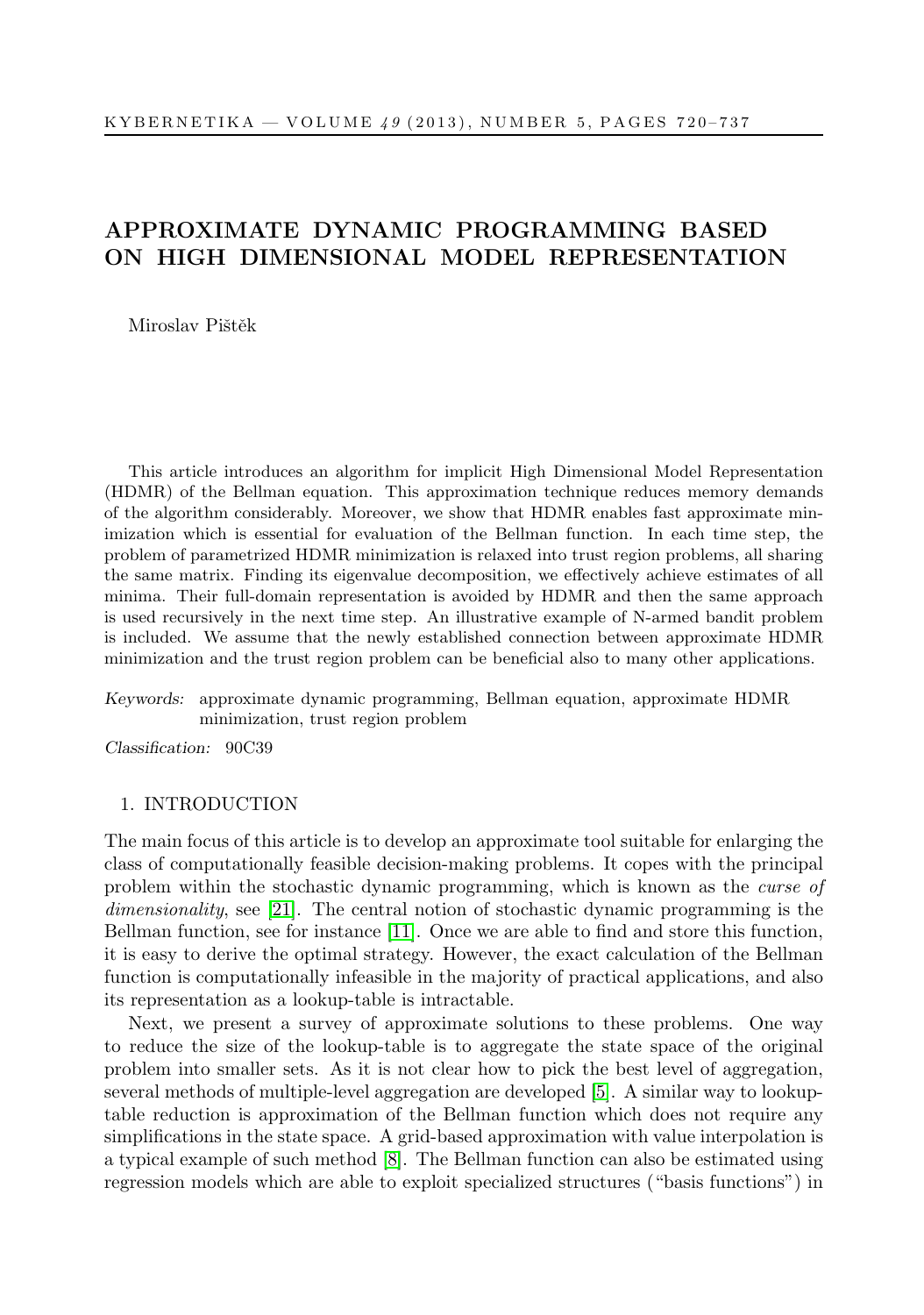the state space [\[12\]](#page-16-3). Nonetheless, such methods are suitable for maximally hundreds of regression parameters. Another tool suitable for approximation is the artificial neural networks utilized to learn the shape of the Bellman function, see [\[17\]](#page-17-1) and references therein. Based on random sampling of the state space, a variety of Monte Carlo methods may be also applied, see for instance [\[14\]](#page-17-2). Temporal Difference methods are of quite a different nature. Opposite to the algorithm developed later, they do not operate with system model. They use simulated or experience-based sampling of system trajectories instead, and thus they have no ambition to cover the whole state space. Nonetheless, they definitely do well for many real-world problems [\[7,](#page-16-4) [9,](#page-16-5) [27\]](#page-17-3).

In this article, we develop a new approximate technique which considerably reduces both computational and memory demands of a decision-making problem. To this end, an approximation tool called High Dimensional Model Representations (thereinafter "HDMR") is useful [\[22\]](#page-17-4). It was applied to continuous function approximation in calculating reliability of uncertain mechanical systems [\[23\]](#page-17-5). It was also utilized for solution of stochastic partial differential equations [\[15\]](#page-17-6) and compared to Monte Carlo sampling. Another application of HDMR was volatility calibration [\[3\]](#page-16-6) where it was compared to cubic spline approximation. These successful implementations of HDMR in other fields encourage us to apply it to approximate dynamic programming. In the previous applications, it was used mainly for reducing the amount of the data. The memory space necessary to store all the values of function  $g(x_1, \ldots, x_d)$  grows exponentially with the dimension  $d$ , whereas the size growth of HDMR components is just quadratic in  $d$ . This is, of course, important even in our case, but the newly established fact that HDMR permits fast approximate minimization may be even more essential in the context of the decision making theory.

The outline of this work is as follows. Section [2](#page-1-0) deals with the approximation technique of HDMR, which is determined by a system of linear equations. Its linearity does not match with the inherently non-linear Bellman equation. On that account, an algorithm for approximate minimization of function having HDMR form is developed in Section [3.](#page-4-0) Then, the current state of the art in the decision making theory is summarized at the beginning of Section [4.](#page-9-0) Next, a viable technique for approximate decision making based on HDMR is introduced there, and then the N-armed bandit problem is tackled as an example. Section [5](#page-15-0) is devoted to conclusion.

Throughout this work, a few general conventions are followed. The domain of the quantity x is denoted  $X, x \in X, |X|$  denotes the count of elements of finite set X. Next,  $x_m$  denotes mth coordinate for vector valued quantity  $x \in \mathbb{R}^d$ ,  $x = (x_1, \ldots, x_d)$ . This convention holds with one exception: if we use letter t as a subscript, e.g.  $x_t$ , it stands for quantity x at the time instant  $t \in T$  with T finite. Next, we reserve letter "f" for conditional probability density functions, arguments in the condition are separated by "|" in the argument list. For the domain of function  $h(x)$  we use dom(h), and HDMR of  $h(x)$  is marked by  $h(x)$  with several exceptions pointed out later.

# <span id="page-1-0"></span>2. HIGH DIMENSIONAL MODEL REPRESENTATION

The approximation technique of HDMR has a particularly simple form [\[22\]](#page-17-4). For a general function  $g(x)$ , the second order HDMR  $\tilde{g}(x)$  reads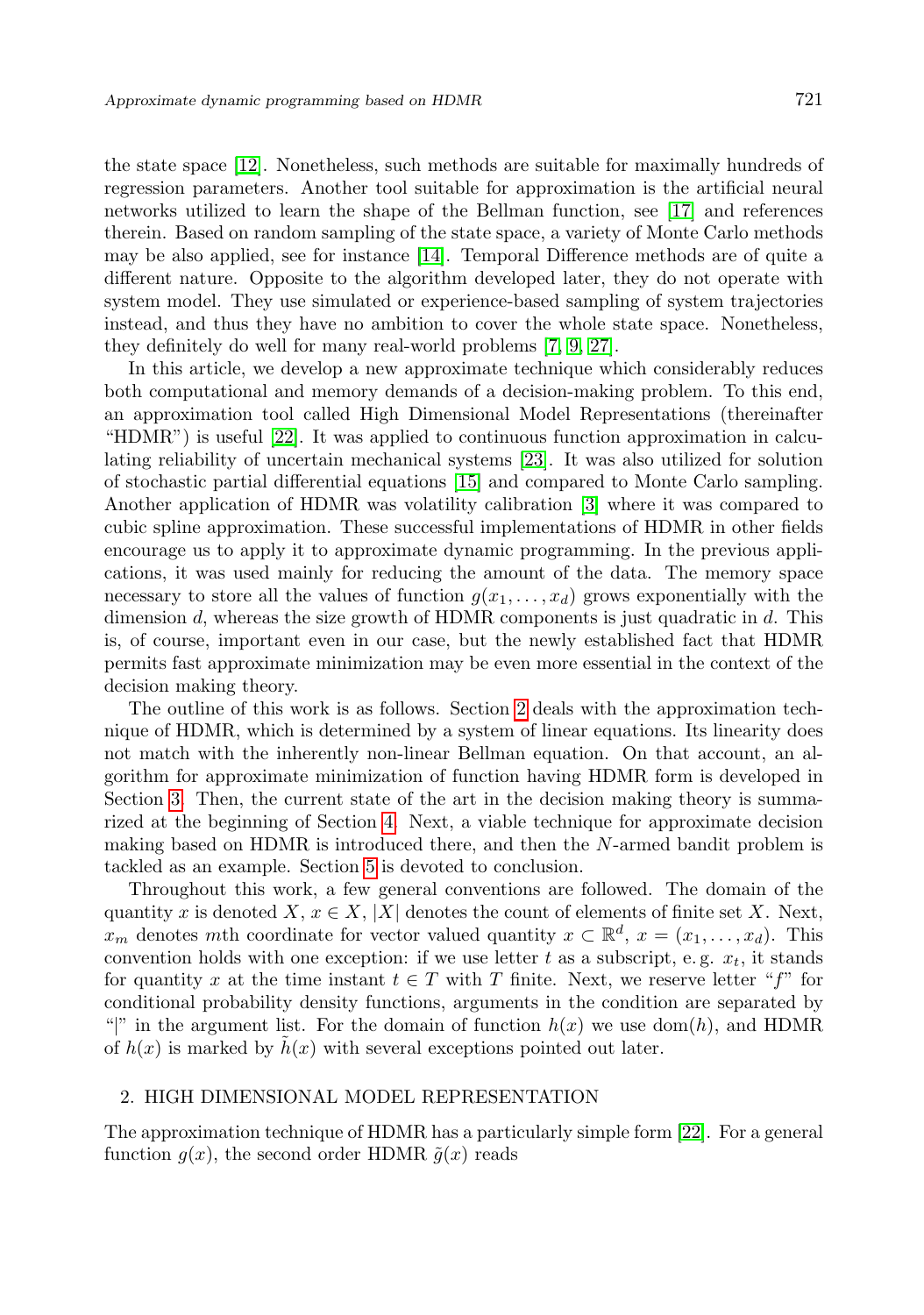<span id="page-2-0"></span>
$$
\tilde{g}(x) = \tilde{g}_{\emptyset} + \sum_{m=1}^{d} \tilde{g}_{m}(x_{m}) + \frac{1}{2} \sum_{m,n=1}^{d} \tilde{g}_{mn}(x_{m}, x_{n}).
$$
\n(1)

Here,  $\tilde{g}_\emptyset$  denotes a constant value over dom(g); one-dimensional functions  $\tilde{g}_m(x_m)$  describe independent effects of each particular coordinate  $x_m$ , and two-dimensional functions  $\tilde{g}_{mn}(x_m, x_n)$  represent the joint effect of coordinates  $x_m$  and  $x_n$ . In the context of HDMR, these functions are called zero-order, first-order, and second-order components of HDMR, respectively. Experience shows that second-order HDMR provides a sufficient approximation of  $g(x)$  as only low-order correlations amongst the input variables have a significant impact upon the outputs of a typical model [\[3,](#page-16-6) [15,](#page-17-6) [23\]](#page-17-5).

<span id="page-2-2"></span>Remark 2.1. (Zero Mean Property of HDMR Components) We note that for any HDMR  $\tilde{g}(x)$  we may assume that identities

<span id="page-2-1"></span>
$$
\sum_{x_m \in X_m} \tilde{g}_m(x_m) = 0
$$
\n
$$
\sum_{x_m \in X_m} \sum_{x_n \in X_n} \tilde{g}_{mn}(x_m, x_n) = 0
$$
\n(2)

are satisfied for all  $m, n \in \{1, \ldots, d\}$ . If this is not the case, we shift each component in [\(1\)](#page-2-0) by the respective auxiliary constant  $\sigma_{\emptyset}, \sigma_m, \sigma_{mn}$  in such a way that [\(2\)](#page-2-1) holds non-changing the overall value of  $\tilde{g}(x)$ . The details are left to an interested reader as an exercise.

There are many ways how to construct HDMR [\[2,](#page-16-7) [22\]](#page-17-4). Typically, it is constructed as an approximation error minimizer in  $L^2$ -norm  $||h||^2 = \int_X h(x)^2 dx$ . In practise, however, a more difficult situation may occur if the approximated function  $g(x)$  is defined only on a strict subset of X,  $dom(q) = R \subsetneq X$ . Under such conditions, it is important not to consider points  $X \setminus R$  when constructing HDMR  $\tilde{g}(x)$ . Thus, instead of  $L^2$ -norm, we have to use a weighted norm

<span id="page-2-3"></span>
$$
||h||_{\chi_R}^2 = \int_X \chi_R(x) h(x)^2 dx = \int_R h(x)^2 dx
$$
 (3)

with a weight function equal to the characteristic function

$$
\chi_R(x) = 1 \quad \text{for} \quad x \in R, \qquad \chi_R(x) = 0 \quad \text{for} \quad x \notin R. \tag{4}
$$

The optimal HDMR of the function  $g \in L^2_{\chi_R}(X)$  is now defined as a minimizer of the approximation error  $||g - \tilde{g}||_{\chi_R}$ . Then, the uniqueness of projection on closed subspaces of  $L^2_{\chi_R}(X)$  implies the uniqueness of  $\tilde{g}(x)$ . Nonetheless, there may exist various components  $\tilde{g}_{\emptyset}$ ,  $\tilde{g}_m$  and  $\tilde{g}_{mn}$  summing up to the same  $\tilde{g}$ , cf. also Remark [2.1.](#page-2-2)

For  $R = X$  we can directly minimize the approximation error with respect to [\(3\)](#page-2-3) obtaining component-wise decoupled equations matching "ANOVA-HDMR" in [\[22\]](#page-17-4). However, for general  $R \subsetneq X$ , we obtain one large linear system determining all the optimal HDMR components of  $\tilde{g}(x)$ , see [\[20\]](#page-17-7). For smaller problems this system may be computationally feasible; nonetheless, a more convenient way is to obtain decoupled equations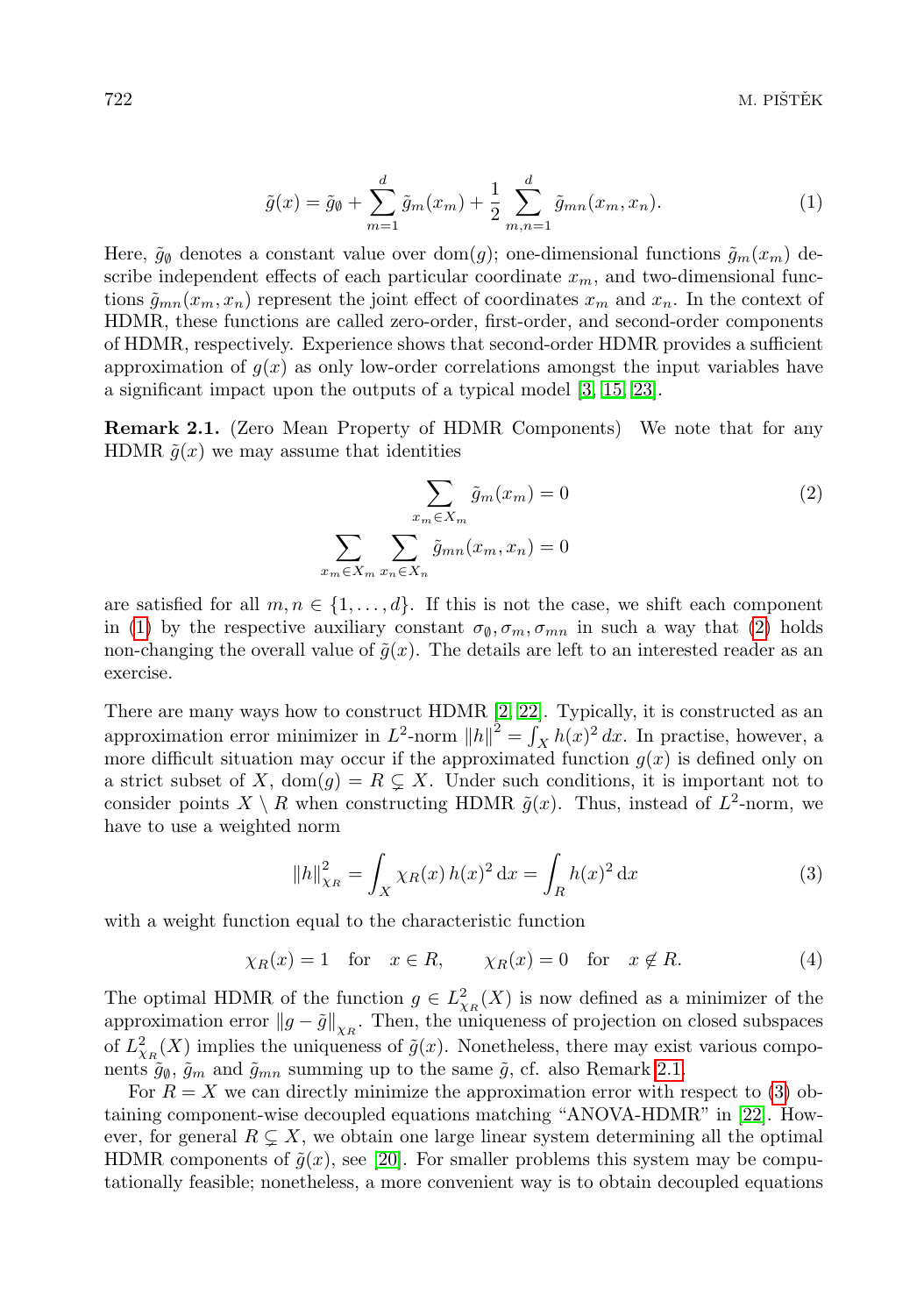for HDMR components again. Thus, instead of searching for an optimal approximation within the class of all functions having HDMR form  $(1)$ , we search for it within a smaller class of functions having mutually independent HDMR components.

In this article we are interested in a discrete setting of HDMR. Let  $X$  be  $d$ -dimensional product of finite sets  $X_i$ 

<span id="page-3-0"></span>
$$
X = \prod_{i=1}^{d} X_i,
$$
\n<sup>(5)</sup>

and let the integration in [\(3\)](#page-2-3) be summation over  $R \subset X$ . Next, for any subset of indices  $I \subset \{1, \ldots, d\}$  we define

$$
X_I^{\perp} = \prod_{i \in \{1, \dots, d\} \setminus I} X_i. \tag{6}
$$

Then, the optimal HDMR may be obtained using marginal operators defined for a function  $h$  as

$$
M_{\emptyset}[h] = \sum_{y \in X} h(y_1, \dots, y_d)
$$
\n
$$
M_m[h](x_m) = \sum_{y \in X_m^{\perp}} h(y_1, \dots, y_{m-1}, x_m, y_{m+1}, \dots, y_d)
$$
\n
$$
M_{mn}[h](x_m, x_n) = \sum_{y \in X_{mn}^{\perp}} h(y_1, \dots, y_{m-1}, x_m, y_{m+1}, \dots, x_n, \dots, y_d).
$$
\n(7)

<span id="page-3-2"></span>Proposition 2.2. (Weighted HDMR with Mutually Independent Components) Con-sider a finite set X in a form of [\(5\)](#page-3-0) and function g such that dom(g) =  $R \subset X$ . Then, HDMR  $\tilde{g}(x)$  minimizing approximation error  $||g - \tilde{g}||_{\chi_R}$  such that  $\tilde{g}_{\emptyset}$  does not depend on any other HDMR component, each  $\tilde{g}_m(x_m)$  depends only on  $\tilde{g}_{\emptyset}$ , and finally each  $\tilde{g}_{mn}(x_m, x_n)$  depends only on  $\tilde{g}_m(x_m)$ ,  $\tilde{g}_n(x_n)$  and  $\tilde{g}_\emptyset$ , is given by

<span id="page-3-1"></span>
$$
\tilde{g}_{\emptyset} = \frac{\mathcal{M}_{\emptyset}[\chi_R g]}{\mathcal{M}_{\emptyset}[\chi_R]},
$$
\n
$$
\tilde{g}_m(x_m) = \frac{\mathcal{M}_m[\chi_R g](x_m)}{\mathcal{M}_m[\chi_R](x_m)} - \tilde{g}_{\emptyset},
$$
\n
$$
\tilde{g}_{mn}(x_m, x_n) = \frac{\mathcal{M}_{mn}[\chi_R g](x_m, x_n)}{\mathcal{M}_{mn}[\chi_R](x_m, x_n)} - \tilde{g}_m(x_m) - \tilde{g}_n(x_n) - \tilde{g}_{\emptyset},
$$
\n
$$
\tilde{g}_{mm}(x_m, x_m) = 0.
$$
\n(8)

P r o o f. We build the second order HDMR in three steps. First, we compute zero order component  $\tilde{g}_{\emptyset}$  in such a way that it minimizes the approximation error  $||g - \tilde{g}_{\emptyset}||_{\chi_R}$ . In the next step we fix this component and find such first order components  $\tilde{g}_m(x_m)$  that minimize approximation error  $||g - \tilde{g}_{\emptyset} - \tilde{g}_{m}||_{\chi_{R}}$  with  $\tilde{g}_{\emptyset}$  kept fixed. Finally, we find second order components  $\tilde{g}_{mn}(x_m, x_n)$  as minimizers of  $||g - \tilde{g}_\theta - \tilde{g}_m - \tilde{g}_n - \tilde{g}_{mn}||_{X_R}$ with  $\tilde{g}_{\emptyset}$ ,  $\tilde{g}_m(x_m)$ , and  $\tilde{g}_n(x_n)$  kept fixed. The optimality conditions for such HDMR may be derived in three steps where each step is analogous to the original derivation of the full HDMR [\[22\]](#page-17-4).  $\Box$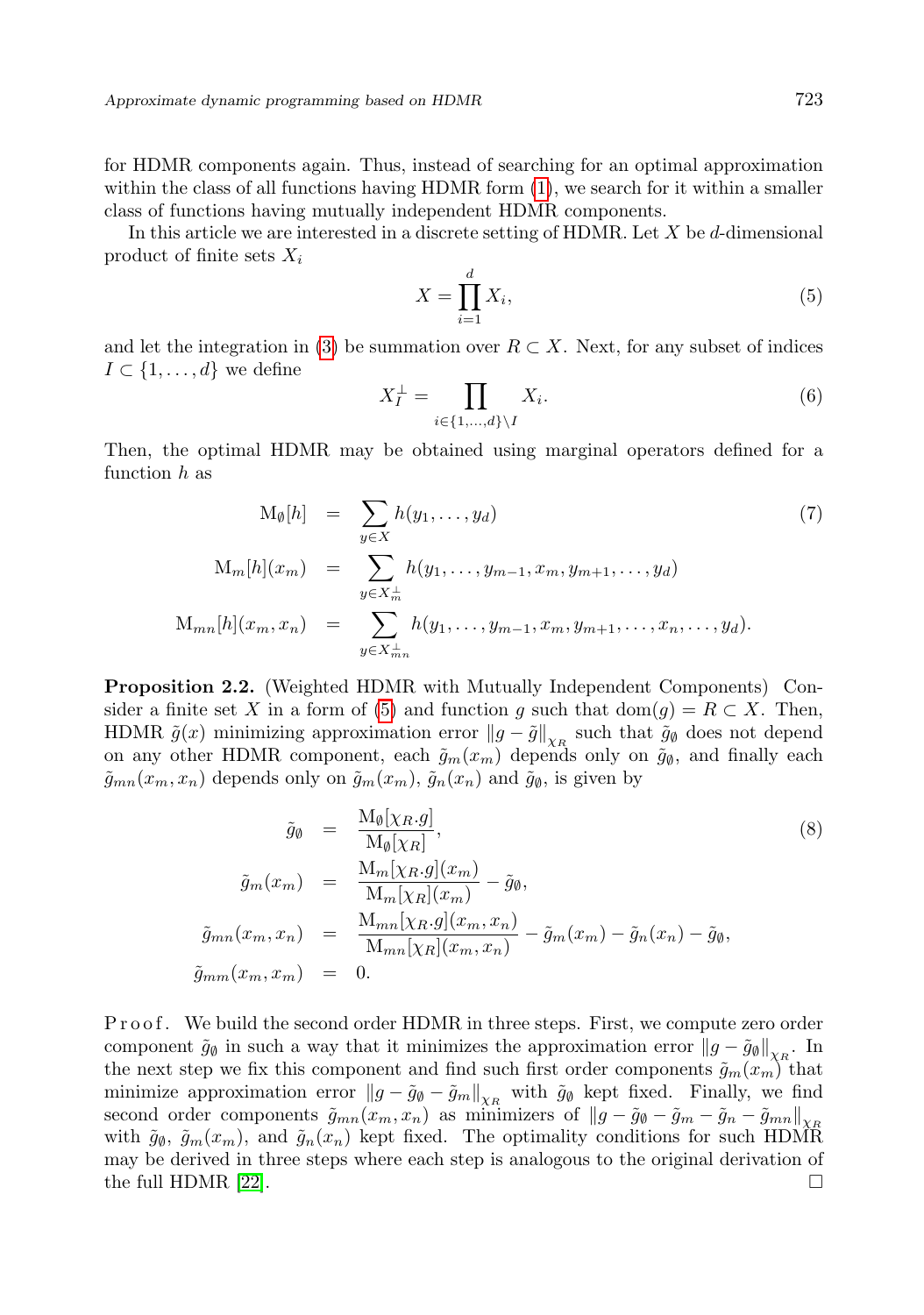We note that this simple construction of HDMR is beneficial to our application, as the domain of the Bellman function could be too large to operate with all the function values at once. Still, its HDMR components can be computed by point-wise evaluation of the function values which are immediately added to proper sums in [\(8\)](#page-3-1).

## <span id="page-4-0"></span>3. FAST MINIMIZATION OF HDMR

In this section, the main novelty of this article is developed. The key ingredient of the proposed approximate dynamic programming technique is a fast approximate minimization of functions in HDMR form. We consider function  $\tilde{q}(x, z)$ , dom $(\tilde{q}) = X \times Z$ , having the following structure

<span id="page-4-2"></span>
$$
\tilde{g}(x,z) = \frac{1}{2} \sum_{m,n=1}^{\mu} \tilde{g}_{mn}(z_m, z_n) + \sum_{m=1}^{\mu} \tilde{g}_m(z_m) + \sum_{m=1}^{\mu} \sum_{n=1}^{\kappa} \tilde{g}_{\mu+n,m}(x_n, z_m),
$$
(9)

where we denoted by  $\kappa$  and  $\mu$  the dimension of X and Z, respectively. This function corresponds to full HDMR of  $\tilde{q}(x, z)$  without all HDMR components independent of z. Since we are interested in a point-wise minima of  $\tilde{g}(x, z)$ ,

<span id="page-4-1"></span>
$$
p(x) = \min_{z \in Z} \tilde{g}(x, z),\tag{10}
$$

the previous restriction on components of  $\tilde{g}(x, z)$  is without loss of generality and it considerably eases the notation.

Regardless of a specific choice of  $x \in X$ , the parametrized minimization in [\(10\)](#page-4-1) is equivalent to the search for the clique of the minimal weight in a complete multi-partite edge-weighted graph [\[16\]](#page-17-8). To show it, identify different  $Z_m$  as partite sets of the graph,  $z_m \in Z_m$  as vertices in particular partite set  $Z_m$  and  $\tilde{g}_{mn}(z_m, z_n)$  as weight of edge between vertices  $z_m \in Z_m$  and  $z_n \in Z_n$  taken from distinct partite sets with  $\tilde{g}_{mm} = 0$ , as we claimed in [\(2\)](#page-2-1). The additional weights of vertices  $\tilde{g}_m(z_m)$  and  $\tilde{g}_{\mu+n,m}(x_n, z_m)$ , the latter parametrized by  $x \in X$ , can be simply added to the weights of proper edges. This problem is known to be NP-hard [\[10\]](#page-16-8) and as it plays a role of repeatedly solved sub-problem here, we search only for an approximate solution of [\(10\)](#page-4-1).

At the moment, we rewrite function  $\tilde{g}(x, z)$  in a more convenient form. For a finite set B and  $i \in \{1, \ldots, |B|\}$  we denote  $B[i]$  the *i*th element of B. Then, for all  $m, n \in$  $\{1,\ldots,\mu\}$  we define matrices  $F^{mn}$  in this way

<span id="page-4-3"></span>
$$
F_{ij}^{mn} = \tilde{g}_{mn}(Z_m[i], Z_n[j]).
$$
\n
$$
(11)
$$

In the same manner, we define matrices  $G^{mn}$ 

<span id="page-4-4"></span>
$$
G_{ij}^{mn} = \tilde{g}_{mn}(Z_m[i], X_n[j])
$$
\n<sup>(12)</sup>

for all  $m \in \{1, \ldots, \mu\}$  and  $n \in \{1, \ldots, \kappa\}$  and vectors  $h^m$ 

<span id="page-4-5"></span>
$$
h_i^m = \tilde{g}_m(Z_m[i])\tag{13}
$$

for all  $m \in \{1, \ldots, \mu\}$ . Further, we compose all matrices  $F^{mn}$  into one matrix F with  $F^{mn}$  being the mnth sub-block of F. Similarly, we create matrix G out of matrices  $G^{mn}$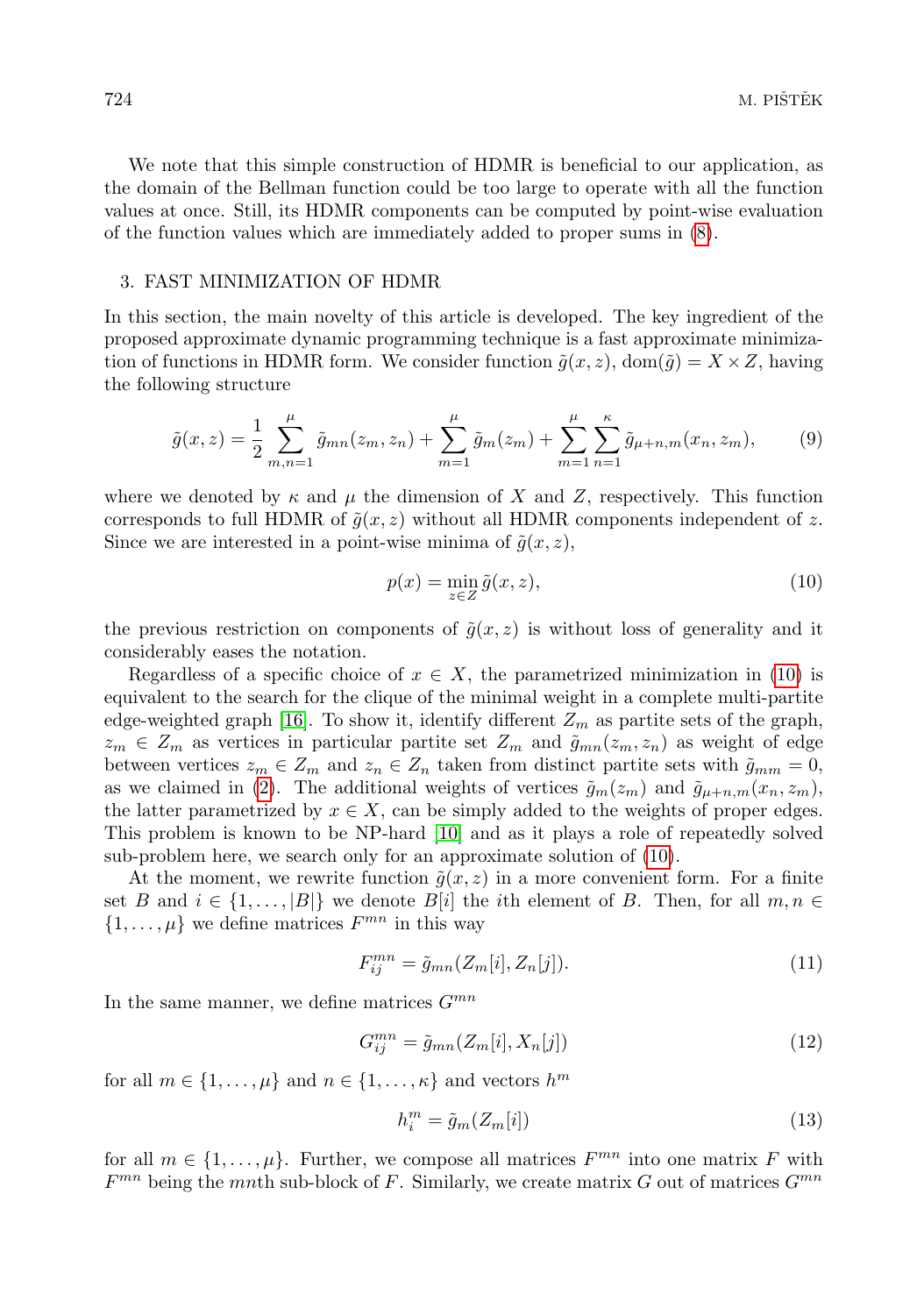Approximate dynamic programming based on HDMR 725

<span id="page-5-1"></span>
$$
\gamma(u,v) = \frac{1}{2}v^T F v + h^T v + u^T G v,
$$
\n(14)

where the only question left is to clarify the relation between vectors  $u, v$ , and the original variables  $x \in X$ ,  $z \in Z$ , respectively.

We define

<span id="page-5-4"></span>
$$
\theta = \sum_{m=1}^{\mu} |Z_m| \tag{15}
$$

and follow the logic of the previous construction to deduce the structure of the newly introduced vector  $v \in \mathbb{R}^{\theta}$ . We see that it consists of  $\mu$  sub-vectors

$$
v^m \in \{0, 1\}^{|Z_m|},\tag{16}
$$

which are related to coordinates  $z_m \in Z_m$  of the original variable  $z \in Z$  as

<span id="page-5-0"></span>
$$
v_i^m = 1 \Longleftrightarrow z_m = Z_m[i], \qquad v_i^m = 0 \quad \text{otherwise.} \tag{17}
$$

The relation of the vector u to the original parameter  $x \in X$  is analogous. Such constructions of  $v(z)$  and  $u(x)$  guarantee that

$$
\gamma(u(x), v(z)) = \tilde{g}(x, z),\tag{18}
$$

for all  $(x, z) \in X \times Z$ , and thus the evaluation of  $p(x)$ , see [\(10\)](#page-4-1), is fully equivalent to the minimization of  $\gamma(u(x), v)$  with respect to all vectors v obeying [\(17\)](#page-5-0). Therefore, the latter problem is also a NP-hard problem. It is, however, more amenable to the relaxation technique developed further.

### <span id="page-5-5"></span>3.1. Trust region based relaxation

We observe that each  $x \in X$  in [\(10\)](#page-4-1) yields a different value of parameter u in [\(14\)](#page-5-1) while matrix  $F$  remains unchanged. Thus, we can afford some intensive matrix preprocessing in order to exploit the repetitive nature of this minimization. This is why we turn our attention to the trust region problem [\[26\]](#page-17-9) which permits fast exact solution even for an indefinite matrix  $F$ . To match the form of the trust region problem, we have to relax constraints [\(17\)](#page-5-0) into  $||v|| = r$  with  $r > 0$  specified lately. Thus, we obtain problem

<span id="page-5-2"></span>
$$
\min_{\|v\| \le r} \left\{ \frac{1}{2} v^T F v + h^T v + u^T G v \right\}.
$$
\n(19)

The only question left is to adjust the diameter r properly. We can set  $r^2 = \mu$  immediately, as each feasible vector v of the original problem consists of  $\mu$  sub-vectors  $v^m$  of unit norm, see [\(17\)](#page-5-0). Yet there is a possibility of obtaining a tighter relaxation.

<span id="page-5-3"></span>**Proposition 3.1.** (Optimal Choice of Diameter r) Assume that all HDMR components in  $(9)$  have zero mean in the sense of Remark [2.1.](#page-2-2) Then, the smallest value of r such that  $(19)$  is a relaxation of  $(10)$  is

$$
r = \sqrt{\mu - \sum_{m=1}^{\mu} \frac{1}{|Z_m|}}.
$$
 (20)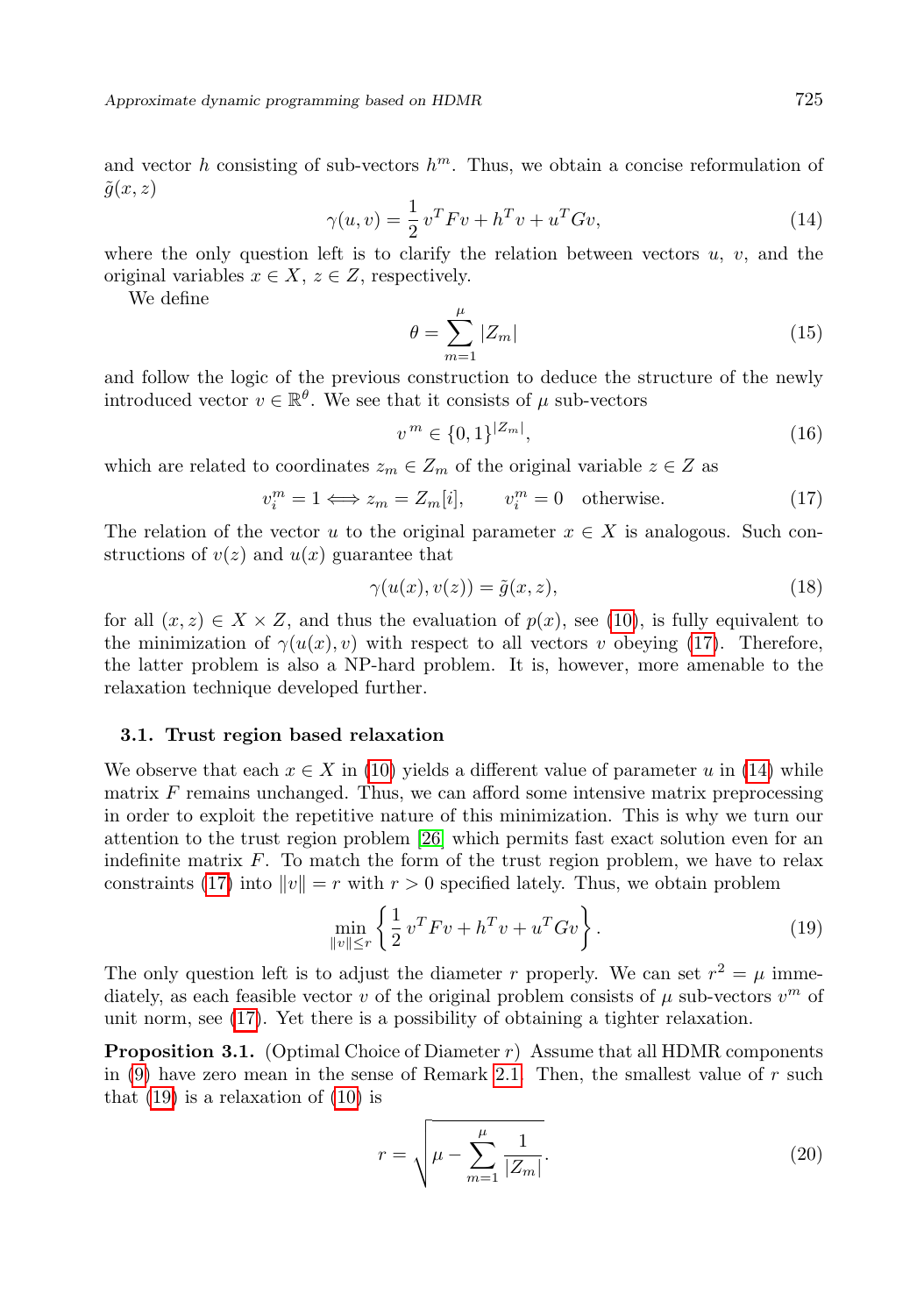P r o o f. Assuming the zero mean property of all HDMR components in [\(9\)](#page-4-2), we observe that the minimized criteria in [\(19\)](#page-5-2) does not depend on the average value of any subvector  $v<sup>m</sup>$  of v, cf. definitions [\(11\)](#page-4-3), [\(12\)](#page-4-4) and [\(13\)](#page-4-5), of matrices F, G and vector h, respectively. Hence, we may shift all elements of each  $v^m$  by a constant factor  $-\frac{1}{|Z_m|}$  and thus rewrite constraint [\(17\)](#page-5-0) as

<span id="page-6-0"></span>
$$
v_i^m = 1 - \frac{1}{|Z_m|} \Longleftrightarrow z_m = Z_m[i], \qquad v_i^m = -\frac{1}{|Z_m|} \quad \text{otherwise}, \tag{21}
$$

non-affecting the value of the minimized criteria in  $(19)$ . Thus, we may set r equal to the norm of any feasible solution satisfying constraint [\(21\)](#page-6-0), and so we have

$$
r^{2} = \sum_{m=1}^{\mu} \left\{ \left( 1 - \frac{1}{|Z_{m}|} \right)^{2} + \sum_{i=2}^{|Z_{m}|} \frac{1}{|Z_{m}|^{2}} \right\} = \mu - \sum_{m=1}^{\mu} \frac{1}{|Z_{m}|}.
$$

Thus, we obtained as tight relaxation of the original problem as possible and we are ready to solve the trust region problem [\(19\)](#page-5-2). From a wide spectra of solution methods of the trust region problem, see [\[24\]](#page-17-10) and references therein, we choose one which is computationally expensive for a one step minimization, but effective in our repetitive setting.

<span id="page-6-2"></span>Theorem 3.2. (Exact Solution of Trust Region Problem) Consider trust region problem  $(19)$  parametrized by vector u. Since F is symmetric, we may find its eigenvalue decomposition  $F = U^T D U$  with orthogonal matrix U and diagonal matrix D having its diagonal composed of all eigenvalues ordered from the lowest one to the highest one. For simplicity, we assume that F is indefinite matrix, i.e.,  $D_{11} < 0$ , and that for  $b = Uh + UG^{T}u$  it holds  $b_1 \neq 0$ . Then, the minimizer  $\hat{v}$  of problem [\(19\)](#page-5-2) is given by

<span id="page-6-3"></span>
$$
\hat{v} = -U^T (D - \lambda \mathbb{I})^{-1} b,\tag{22}
$$

where I is a unit matrix and  $\lambda \in (-\infty, D_{11})$  is uniquely determined by one-dimensional equation

<span id="page-6-1"></span>
$$
\sum_{i=1}^{\theta} \left( \frac{b_i}{D_{ii} - \lambda} \right)^2 = r^2.
$$
\n(23)

P r o o f. An explicit solution to [\(19\)](#page-5-2) for a general setting (allowing  $b_1 = 0$  or  $D_{11} \ge 0$ ) is derived in [\[26\]](#page-17-9). For more details see also [\[1,](#page-16-9) [24\]](#page-17-10) and references therein.  $\Box$ 

We note that  $\lambda$  satisfying [\(23\)](#page-6-1) may be computed by the Newton's method. Also, the assumptions of Theorem [3.2](#page-6-2) are not much restricting when a real world problem is considered. Indeed, it is highly improbable that  $F$  would be positive semi-definite or  $b_1 = 0$ . However, even in these cases a similar result may be obtained as already discussed. In some practical problems matrix  $F$  may be zero or may have a very small norm. Then, we may either use a different approach, e. g. linear integer programming [\[25\]](#page-17-11), or we may solve [\(19\)](#page-5-2) analytically with the optimal choice of  $\hat{v}$  determined by formula

<span id="page-6-4"></span>
$$
\hat{v} = -\frac{\|r\|}{\|h + G^T u\|} \left( h + G^T u \right). \tag{24}
$$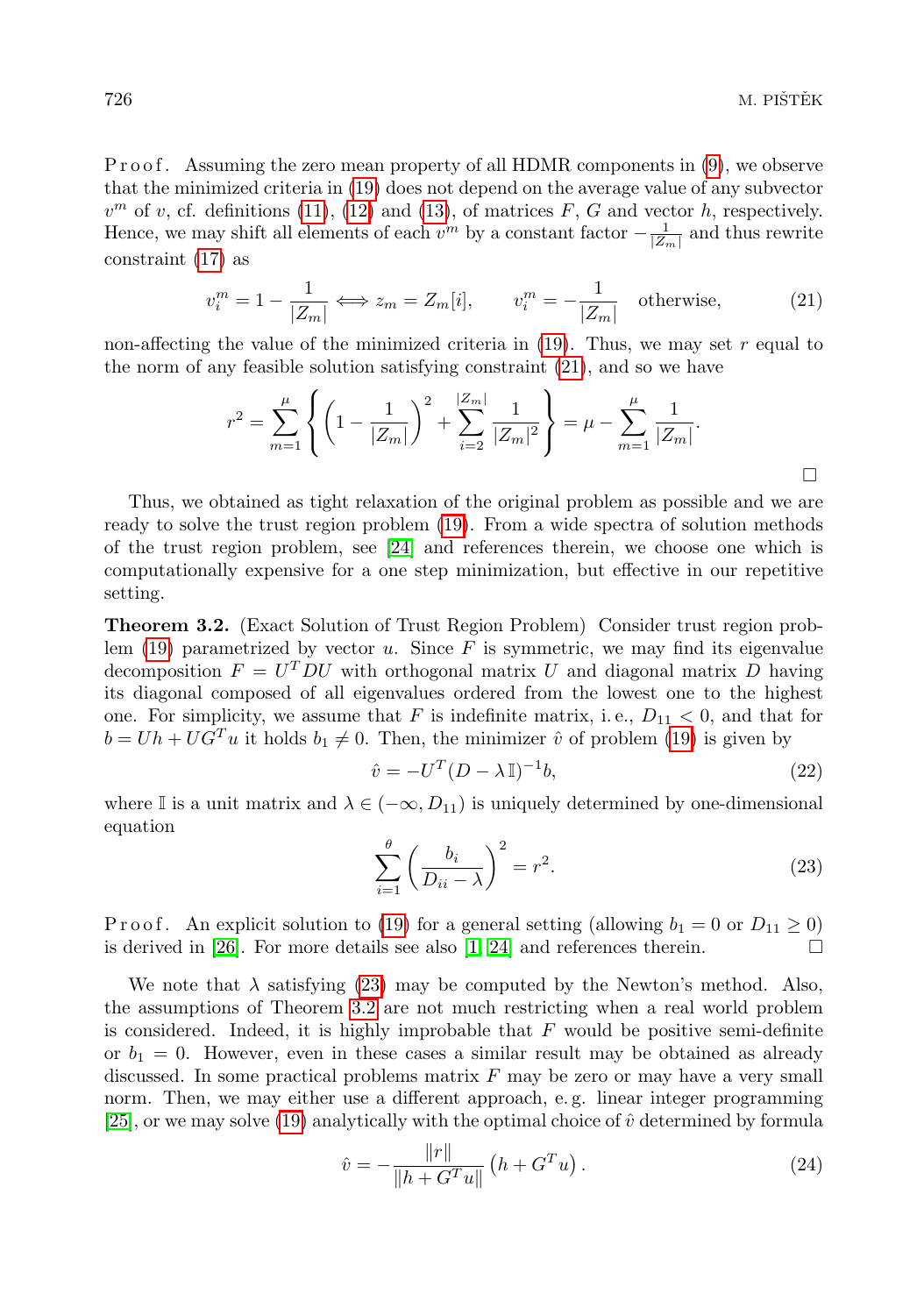### 3.2. Estimate of the exact minimizer

At the moment, we briefly summarize the previous procedure. We related  $v(z) \in \mathbb{R}^{\mu}$  to each  $z \in Z$  by [\(17\)](#page-5-0), and also  $u(x) \in \mathbb{R}^k$  to  $x \in X$  in a similar manner. Next, we found the exact minimizer  $\hat{v} \in \mathbb{R}^{\theta}$  of the relaxed problem [\(19\)](#page-5-2), which is in fact parametrized by  $x \in X$  as  $\hat{v} = \hat{v}(u(x)) = \hat{v}(x)$ . Such  $\hat{v}(x)$  generally does not correspond to any feasible solution  $z \in Z$  of the original problem [\(10\)](#page-4-1). Yet, we may still use the knowledge of  $\hat{v}(x)$ to estimate the value of  $p(x)$ . We simply interpret each value  $\hat{v}_i^m(x)$  as an indicator of sub-optimality of the related element  $Z_m[i] \in Z_m$ . In other words, the higher the element  $\hat{v}_i^m(x)$  is, the lower cirteria  $\tilde{g}(x, z_1, \ldots, z_\mu)$  we may expect when adjusting  $z_m$ to  $Z_m[i]$ . One can came up with many different ways of such "rounding" of  $\hat{v}(x)$  to some  $z \in \mathbb{Z}$ , and thus there is not any guarantee that the following heuristic is the best possible.

From now on, we again omit the parameter  $x \in X$  in the notation for the sake of simplicity. We start with normalizing vector  $\hat{v}$  in two steps. We shift it to be nonnegative

$$
\hat{v} = \hat{v} - \min_{i \in \{1, \dots, \theta\}} \hat{v}_i,\tag{25}
$$

and then we rescale all its subvectors  $\hat{v}^m$ ,  $m \in \{1, \ldots, \mu\}$ , as follows

<span id="page-7-0"></span>
$$
\hat{v}^m = \hat{v}^m / \max_{i \in \{1, \dots, |Z_m|\}} \hat{v}_i^m.
$$
\n(26)

Thus, for all m there is at least one element of  $\hat{v}^m$  equal to 1, and for all  $i \in \{1, \ldots, |Z_m|\}$ it holds that  $\hat{v}_i^m \in [0,1]$ . Further, we define function  $q(z)$  indicating the quality of a particular  $z \in Z$  (with respect to an implicit parameter  $x \in X$ )

<span id="page-7-1"></span>
$$
q(z) = \prod_{m=1}^{\mu} \hat{v}_{i_m}^m \quad \text{where} \quad z = (Z_1[i_1], \dots, Z_{\kappa}[i_{\kappa}]).
$$
 (27)

From non-negativity of  $\hat{v}$  we observe that  $q(z) \in [0, 1]$ , and the maximum of  $q(z)$  with respect to  $z \in Z$  is equal to 1 by [\(26\)](#page-7-0). Then, we define

$$
Z^{\phi} = \{ z \in Z : q(z) \ge \phi \}
$$
\n
$$
(28)
$$

for any  $\phi \in [0,1]$ . Thus,  $Z^0 = Z$  and  $Z^1$  contains only such  $z \in Z$  that all the corresponding  $\hat{v}_{i_m}^m$  are maximizers used in the denominator in [\(26\)](#page-7-0). We note that  $Z^{\phi}$ can be enumerated in a component-wise manner using [\(27\)](#page-7-1) without passing the whole Z. Then, we substitute  $Z^{\phi} \subset Z$  for Z in [\(10\)](#page-4-1), and we find an upper bound  $\bar{p}^{\phi}(x)$  on  $p(x)$ 

<span id="page-7-2"></span>
$$
\overline{p}^{\phi}(x) = \min_{z \in Z^{\phi}} \tilde{g}(x, z),\tag{29}
$$

by enumerating  $\tilde{g}(x, z)$  for all  $z \in Z^{\phi}$ . The lower the value of  $\phi$  we choose, the larger the  $Z^{\phi}$  that we obtain and the tighter the upper bound  $\bar{p}^{\phi}(x)$  we find; nonetheless, at the price of slower enumeration in [\(29\)](#page-7-2).

Once the diagonalization of  $F$  assumed in Theorem [3.2](#page-6-2) is done, it is in fact easy to compute  $\overline{p}^{\phi}(x)$  for any  $x \in X$ . We construct  $u(x)$  by the one-to-one correspondence [\(17\)](#page-5-0),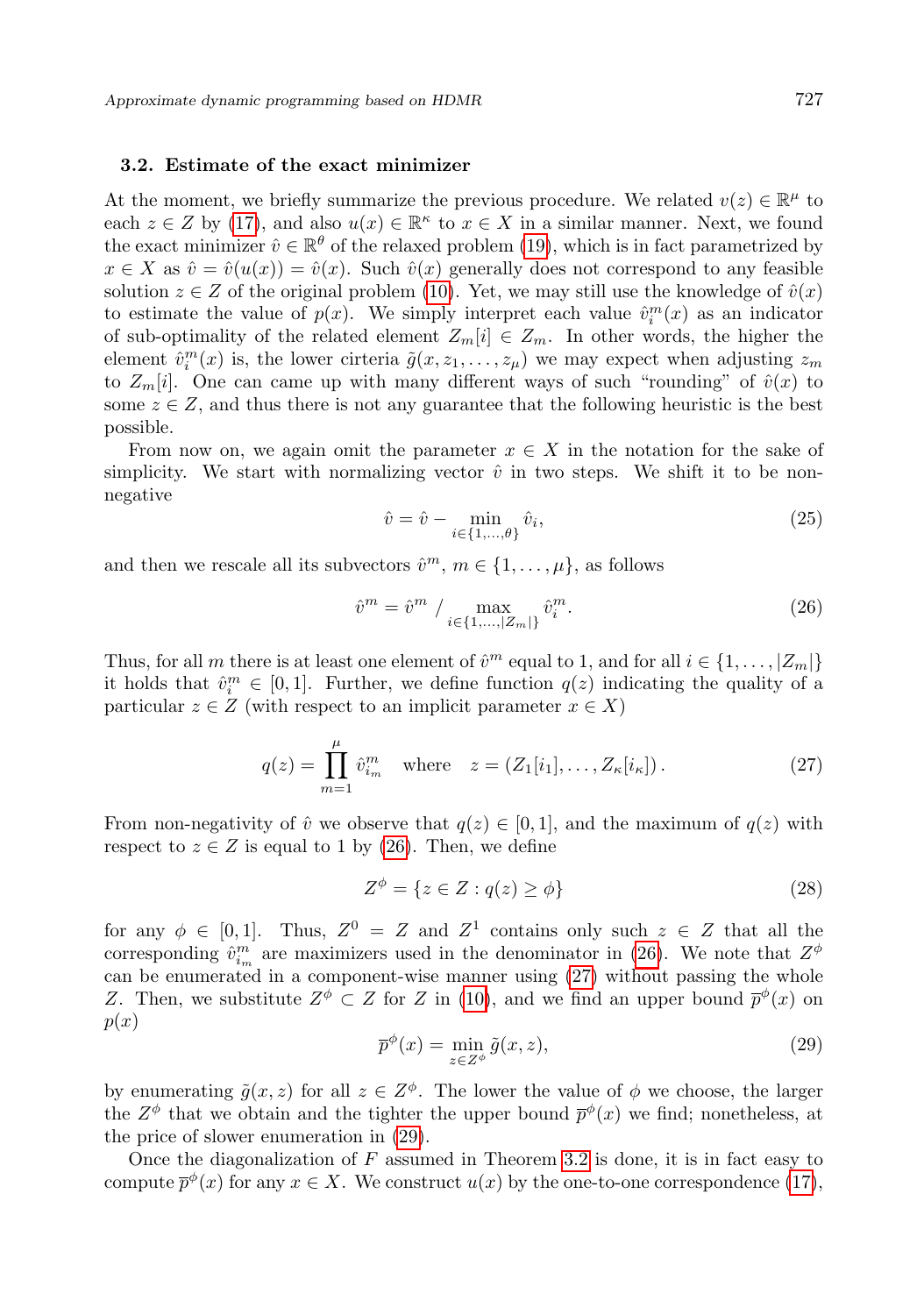then we find the related value of  $\lambda(x)$  following [\(23\)](#page-6-1), and finally calculate candidate  $\hat{v}(x)$ which enters the already introduced procedure that leads to  $\bar{p}^{\phi}(x)$  defined by [\(29\)](#page-7-2). Thus, we found approximate minima of a general function  $\tilde{g}(x, z)$  in HDMR form over  $z \in Z$ for all parameters  $x \in X$ . This permits us to apply HDMR to effectively approximate the Bellman equation in Section [4.](#page-9-0)

## 3.3. Minimization of a random function

Now, we dedicate a short section to a numerical verification of the previously introduced technique. We solved problem [\(10\)](#page-4-1) exactly for a random function  $\tilde{q}(x, z)$ . For the sake of simplicity, we omitted the parameter x and set  $G = 0$  in [\(19\)](#page-5-2). Next, we choose the minimization domain  $Z = \{1, \ldots, 150\}^3$ , we generated HDMR components  $\tilde{g}_{mn}$ randomly with values chosen from the uniform distribution on interval [0, 1] and finally we adjusted them to satisfy [\(2\)](#page-2-1). Then, we found upper estimates on minima  $\bar{p}^{\phi}$  for various choices of parameter  $\phi$  following [\(29\)](#page-7-2). All results were averaged with respect to 20 random samples of  $F$  and  $h$  and depicted in Figure [1](#page-8-0).



<span id="page-8-0"></span>**Fig. 1.** Value of  $\log(|Z^{\phi}|)$  and a relative error of  $\bar{p}^{\phi}$  plotted against various values of  $\phi$ . The relative error is the distance of  $\bar{p}^{\phi}$  from the minimum of  $\tilde{q}(z)$  rescaled and shifted in such a way that exact minimum corresponds to 0 whereas the average value of the minimized criteria corresponds to 1. The depicted results were averaged over 20 different realizations of matrix  $F$  and vector  $h$ .

The relative error of upper bound  $\bar{p}^{\phi}$  is defined as the distance from minimum of  $\tilde{g}(z)$ rescaled and shifted in such a way that the exact minimum corresponds to 0 whereas the average value of the minimized criteria corresponds to 1. We observe that the lower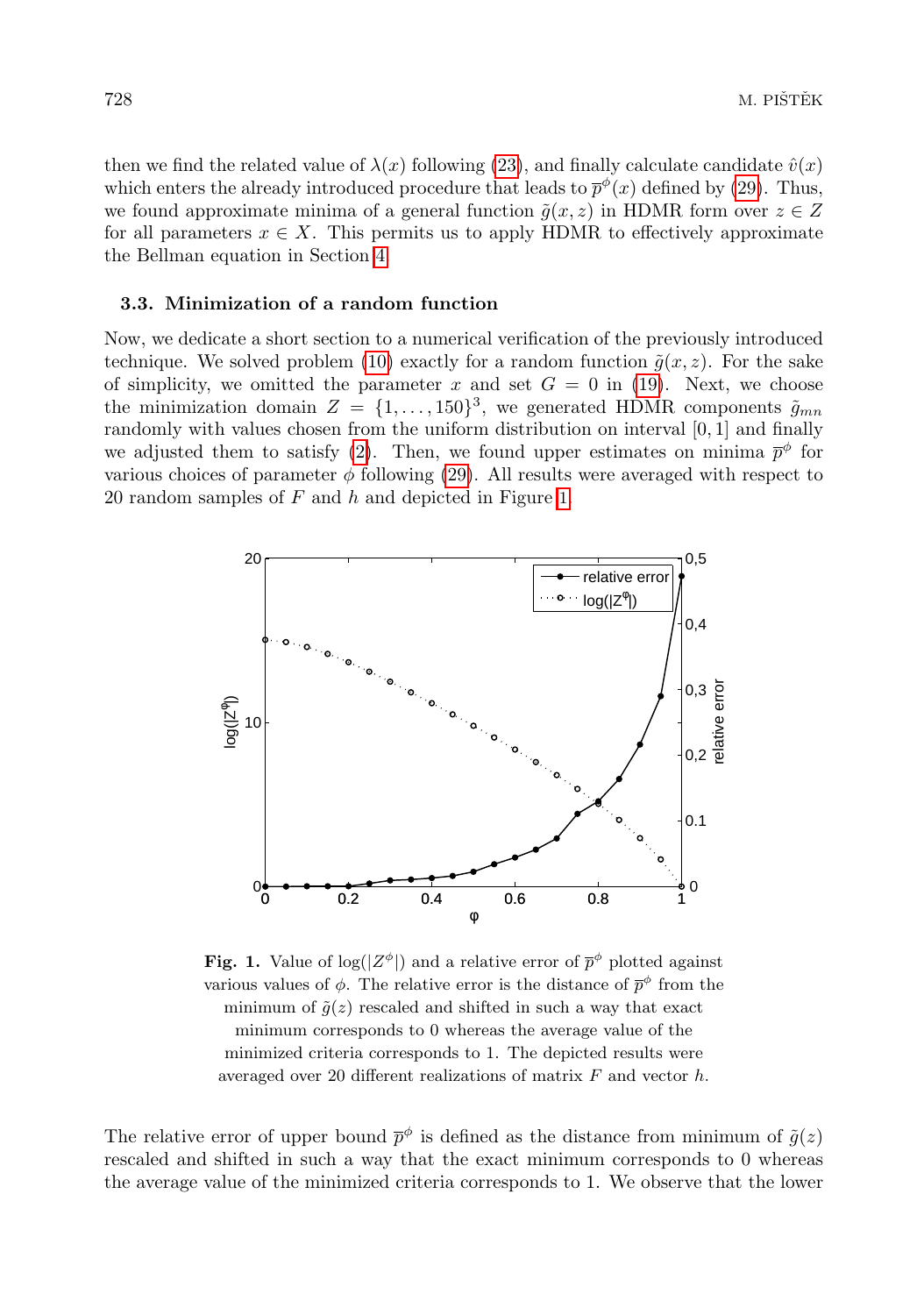the value of  $\phi$  is, the better the approximation we obtain as we expected. On the other hand, there was a linear grow of  $\log(|Z^{\phi}|)$  when decreasing  $\phi$ . We suppose that a detailed elaboration of this relation could serve as a basis for an error estimation heuristics.

These experiments were carried out on CPU Intel Core i3, 2.10 GHz with 4GB of RAM in Matlab 7. It took 169 seconds to find the exact minimum, whereas the average time necessary to diagonalize matrix  $F$  was 1.3 seconds. We note that this matrix diagonalization is done only once in the full setting of [\(10\)](#page-4-1), whereas the time necessary for exact minimization of  $\tilde{q}(x, z)$  for each  $x \in X$  is still the same.

## <span id="page-9-0"></span>4. APPROXIMATE DP BASED ON HDMR

This is the right time to briefly introduce the decision-making theory. A decision-making task stands for selecting a decision-maker's strategy in order to reach his aim with respect to the part of the world (so-called system). The decision maker observes or influences the system over a finite decision making horizon  $\tau < \infty$ . Value  $y_t \in y_t$ ,  $t \in T = \{1, \ldots, \tau\}$ , provides the decision maker with all the knowledge influencing the future behaviour of the system. Thus,  $y_t$  includes the current state of the system together with other external data observed up to the time instant t. Nonetheless, we will reference  $y_t$  simply as a state of the system. Next, the decisions (actions) of a decision-maker are denoted as  $a_t \in A_t$ . A strategy is a collection of mappings of the current state  $y_{t-1} \in Y_{t-1}$ into the choice of the next decision  $a_t \in A_t$ ; for the optimal strategy we use symbols  $\{\hat{a}_t(y_{t-1})\}_{t\in\mathcal{T}}$ . To formalize the decision-maker's aims, a concept of the additive loss function is used,  $l_t(a_t, y_t)$ , depending on the current action  $a_t$  and the system state  $y_t$ . The involved system is described in a probabilistic manner by the following collection of pdfs called the outer Markov model of a system

<span id="page-9-1"></span>
$$
\{f_t(y_t|a_t, y_{t-1})\}_{t \in T}.
$$
\n
$$
(30)
$$

For the expected value of variable x conditioned by  $y$  we use

$$
\mathcal{E}[x|y] = \int_{X} x f(x|y) dx.
$$
 (31)

Knowing the collection of loss functions  $\{l_t(a_t, y_t)\}_{t=1}^{\tau}$  together with the system model [\(30\)](#page-9-1), the optimal strategy  $\{\hat{a}_t(y_{t-1})\}_{t\in\mathcal{T}}$  is fully determined by the Bellman function

<span id="page-9-2"></span>
$$
V_{t-1}(y_{t-1}) = \min_{a_t \in A_t} \mathcal{E}\left[l_t(a_t, y_t) + V_t(y_t) \,|\, a_t, y_{t-1}\right],\tag{32}
$$

which has to be recursively evaluated at all times  $t \in T$  with the boundary condition  $V_{\tau} = 0$ . As this standard form of the Bellman equation [\(32\)](#page-9-2) is not convenient to our purposes, we rewrite it in an equivalent form

<span id="page-9-3"></span>
$$
E_t(a_t, y_{t-1}) = \mathcal{E}\left[l_t(y_t, a_t) + \min_{a_{t+1} \in A_{t+1}} E_{t+1}(a_{t+1}, y_t)\middle| a_t, y_{t-1}\right]
$$
(33)  

$$
E_{\tau+1} = 0.
$$

Then,  $E_{t+1}(a_{t+1}, y_t)$  is the expected loss-to-go provided we choose action  $a_{t+1}$  in the system state  $y_t$ . In this setting, the optimal strategy  $\hat{a}_t(y_{t-1})$  is composed of the actions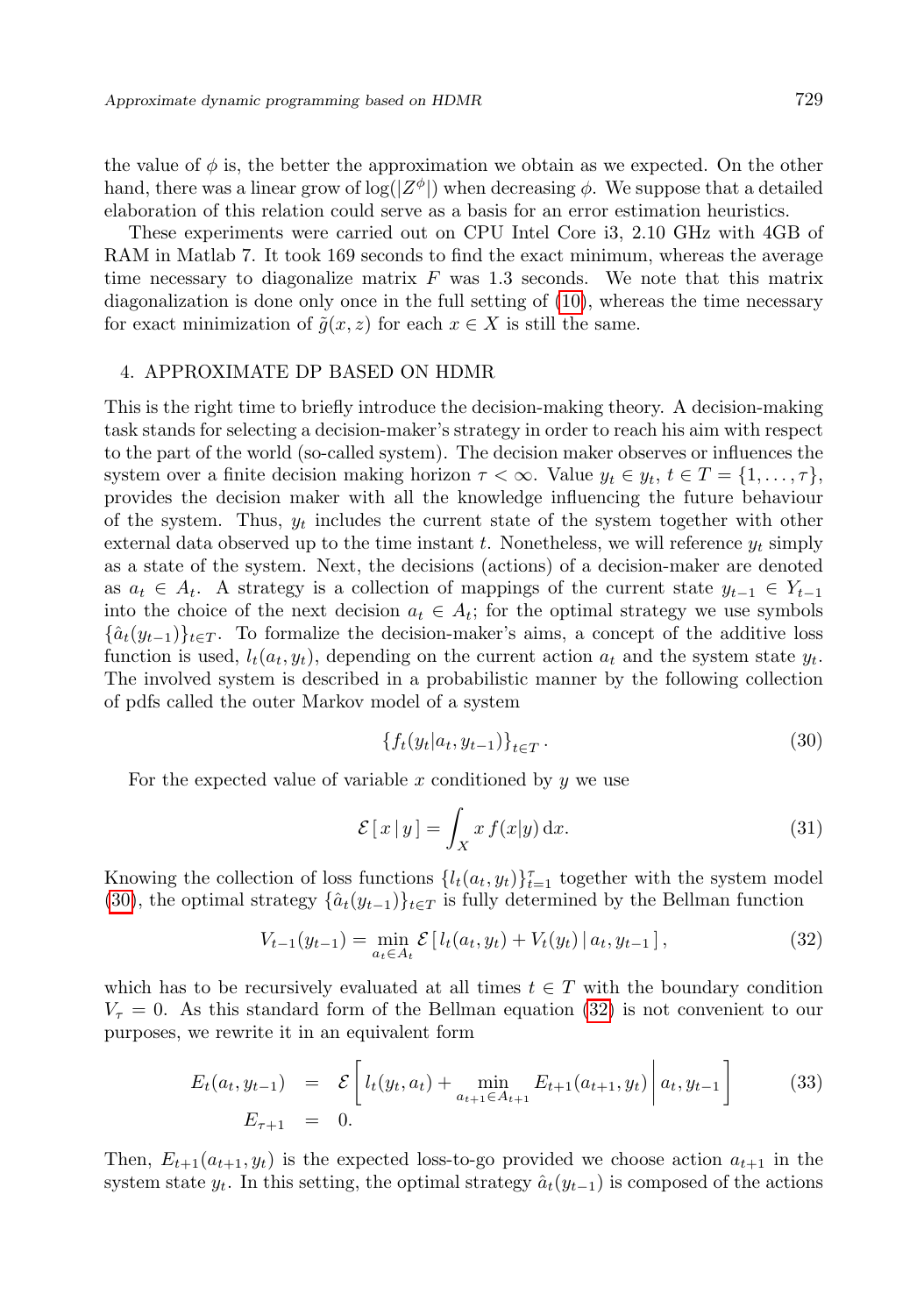satisfying

<span id="page-10-0"></span>
$$
\hat{a}_t(y_{t-1}) = \underset{a_t \in A_t}{\text{argmin}} E_t(a_t, y_{t-1}).
$$
\n(34)

# <span id="page-10-3"></span>4.1. Offline part – Approximate evaluation of  $E_t$

Now, we are prepared to apply both HDMR developed in Section [2](#page-1-0) and fast approximate minimization of functions in HDMR form, see Section [3,](#page-4-0) to effectively approximate  $E_t(a_t, y_{t-1})$  defined by [\(33\)](#page-9-3). This part of algorithm is the most demanding concerning the computational complexity. Thus, function  $E_t(a_t, y_{t-1})$  is typically computed offline, stored as a look-up table (in our case HDMR), and then used during the online part of a decision-making algorithm to find the approximated optimal action in analogy to [\(34\)](#page-10-0). The proposed algorithm runs in the backward manner just as the evaluation of the exact Bellman equation [\(32\)](#page-9-2).

We denote the approximated loss-to-go function by  $\tilde{E}_t$  even though for  $t < \tau$  it is not HDMR of the (unknown) exact  $E_t$ . For the first step,  $t = \tau$ , we rewrite [\(33\)](#page-9-3) as

<span id="page-10-1"></span>
$$
E_{\tau}(a_{\tau}, y_{\tau-1}) = \mathcal{E}[l_{\tau}(y_{\tau}, a_{\tau}) | a_{\tau}, y_{\tau-1}]. \tag{35}
$$

To obtain all HDMR components  $\tilde{E}_{\tau,\emptyset}, \tilde{E}_{\tau,m}, \tilde{E}_{\tau,mn}$  of  $E_{\tau}(a_{\tau}, y_{\tau-1}),$  we evaluate  $E_{\tau}(a_{\tau}, y_{\tau-1})$  for each pair  $(a_{\tau}, y_{\tau-1}) \in A_{\tau} \times Y_{\tau-1}$  and add the resulting value to proper sums in [\(8\)](#page-3-1). Next, suppose we know all  $\tilde{E}_{t+1,\emptyset}$ ,  $\tilde{E}_{t+1,m}$ ,  $\tilde{E}_{t+1,mn}$  and we want to find an approximation of  $E_t$  in the form of HDMR. Substituting  $\tilde{E}_{t+1}$  into [\(33\)](#page-9-3) we have

<span id="page-10-2"></span>
$$
E_t(a_t, y_{t-1}) \approx \mathcal{E}\left[l_t(y_t, a_t) + \min_{a_{t+1} \in A_{t+1}} \tilde{E}_{t+1}(a_{t+1}, y_t))\middle| a_t, y_{t-1}\right].
$$
 (36)

This suggests defining  $\tilde{E}_t$  as HDMR of the expression on the right-hand side, or at least as HDMR of some approximation of this expression.

# Algorithm.

evaluate  $E_{\tau}(a_{\tau}, y_{\tau-1})$  according to [\(35\)](#page-10-1)

find HDMR  $\tilde{E}_{\tau}(a_{\tau}, y_{\tau-1})$  of  $E_{\tau}(a_{\tau}, y_{\tau-1})$  using Proposition [2.2](#page-3-2)

fix  $\phi \in [0, 1]$  determining the precision of the approximate minimization near [\(37\)](#page-11-0) for  $t := \tau$  to 2

shift HDMR components of  $\tilde{E}_t(a_t, y_{t-1})$  according to Remark [2.1](#page-2-2)

construct matrices  $F_t$ ,  $G_t$  and vector  $h_t$  regarding [\(11\)](#page-4-3), [\(12\)](#page-4-4) and [\(13\)](#page-4-5)

find orthogonal matrix  $U_t$  and diagonal matrix  $D_t$  such that  $F_t = U_t^T D_t U_t$ 

compute  $r_t$  using Proposition [3.1](#page-5-3)

for each  $y_{t-1} \in Y_{t-1}$ 

relax problem  $\pi_{t-1}(y_{t-1})$ , see [\(37\)](#page-11-0), into a trust region problem [\(19\)](#page-5-2) compute the exact minimizer  $\hat{v}_{t-1}(y_{t-1})$  using Theorem [3.2](#page-6-2)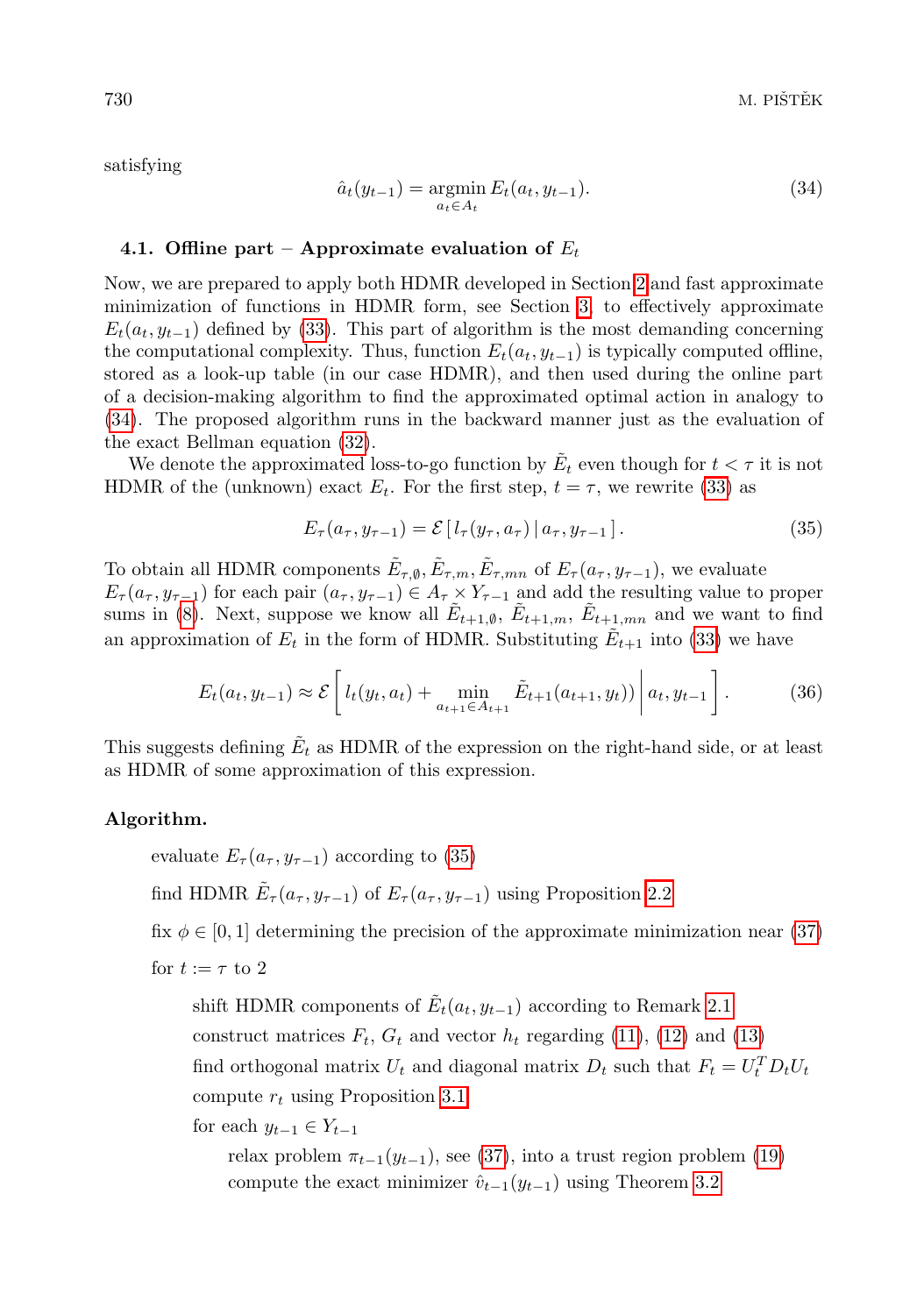find an upper bound estimate 
$$
\overline{\pi}_{t-1}^{\phi}(y_{t-1})
$$
 using  $\hat{v}_{t-1}$ , see (29)  
for each  $a_{t-1} \in A_{t-1}$   
set  $\rho := \mathcal{E} \left[ l_{t-1} + (y_{t-1}, a_{t-1}) + \overline{\pi}_{t-1}^{\phi}(y_{t-1}) \, \middle| \, a_{t-1}, y_{t-2} \right]$ , cf. (39)  
add  $\rho$  to proper sums in Prop. 2.2 to successively construct  $\tilde{E}_{t-1}$ 

end

end

end

On that account we denote

<span id="page-11-0"></span>
$$
\pi_t(y_t) = \min_{a_{t+1} \in A_{t+1}} \tilde{E}_{t+1}(a_{t+1}, y_t)
$$
\n(37)

and search for its upper bound  $\overline{\pi}_t^{\phi}(y_t)$  following the instructions of Section [3.](#page-4-0) The choice of an auxiliary parameter  $\phi \in [0, 1]$  determining the precision of the upper bound estimate is discussed at the end of this section. Looking at [\(10\)](#page-4-1), we identify  $\tilde{g} = \tilde{E}_{t+1}$ ,  $X = y_t$  and  $Z = A_{t+1}$ . We note that all the HDMR components of  $\tilde{E}_{t+1}$  that depend only on  $y_t$  may be directly interchanged with minimization in [\(37\)](#page-11-0) and thus not considered at this moment. Based on the knowledge of such  $\tilde{E}_{t+1,\emptyset}$ ,  $\tilde{E}_{t+1,m}$  and  $\tilde{E}_{t+1,mn}$  that depend on  $a_{t+1}$ , we construct matrices  $F_t$ ,  $G_t$  and vector  $h_t$  according to [\(11\)](#page-4-3), [\(12\)](#page-4-4) and [\(13\)](#page-4-5), and we formulate the relaxed problem [\(19\)](#page-5-2). Then, we find its exact minimizer  $\hat{v}_t(y_t)$  in a direct analogy to [\(22\)](#page-6-3) with the matrix diagonalization

<span id="page-11-2"></span>
$$
F_t = U_t^T D_t U_t \tag{38}
$$

involved. The diagonalized matrix  $F_t$  is typically small and does not grow with t as its size [\(15\)](#page-5-4) corresponds to the space of actions  $a_t$ . Knowing  $\hat{v}_t(y_t)$ , we calculate an upper bound on minimum applying procedure [\(29\)](#page-7-2), and finally we add (restore) all HDMR components of  $E_{t+1}$  depending only on  $y_t$ . Thus, we obtained an upper bound on minimum of  $\pi_t(y_t)$ . We note that diagonalization [\(38\)](#page-11-2) is carried out just once for each time step t, and so we can effectively evaluate  $\overline{\pi}_t^{\phi}(y_t)$  for all  $y_t \in Y_t$ .

Now, we find  $\tilde{E}_t(a_t, y_{t-1})$  by evaluating the right-hand side of the following formula

<span id="page-11-1"></span>
$$
\tilde{E}_t(a_t, y_{t-1}) \approx \mathcal{E}\left[l_t(y_t, a_t) + \overline{\pi}_t^{\phi}(y_t)\middle| a_t, y_{t-1}\right]
$$
\n(39)

for each pair  $(a_t, y_{t-1}) \in A_t \times Y_{t-1}$  and by adding the resulting value to proper sums in [\(8\)](#page-3-1) immediately. Thus, we construct all HDMR components  $\tilde{E}_{t,\emptyset}$ ,  $\tilde{E}_{t,m}$  and  $\tilde{E}_{t,mn}$ , avoiding the full dimensional representation of  $\tilde{E}_t$ . Finally, we repeat the whole procedure to recursively compute function  $\tilde{E}_t(a_t, y_{t-1})$  for all  $t \in T$ . For the readers convenience, the whole procedure is summarized in Algorithm 1.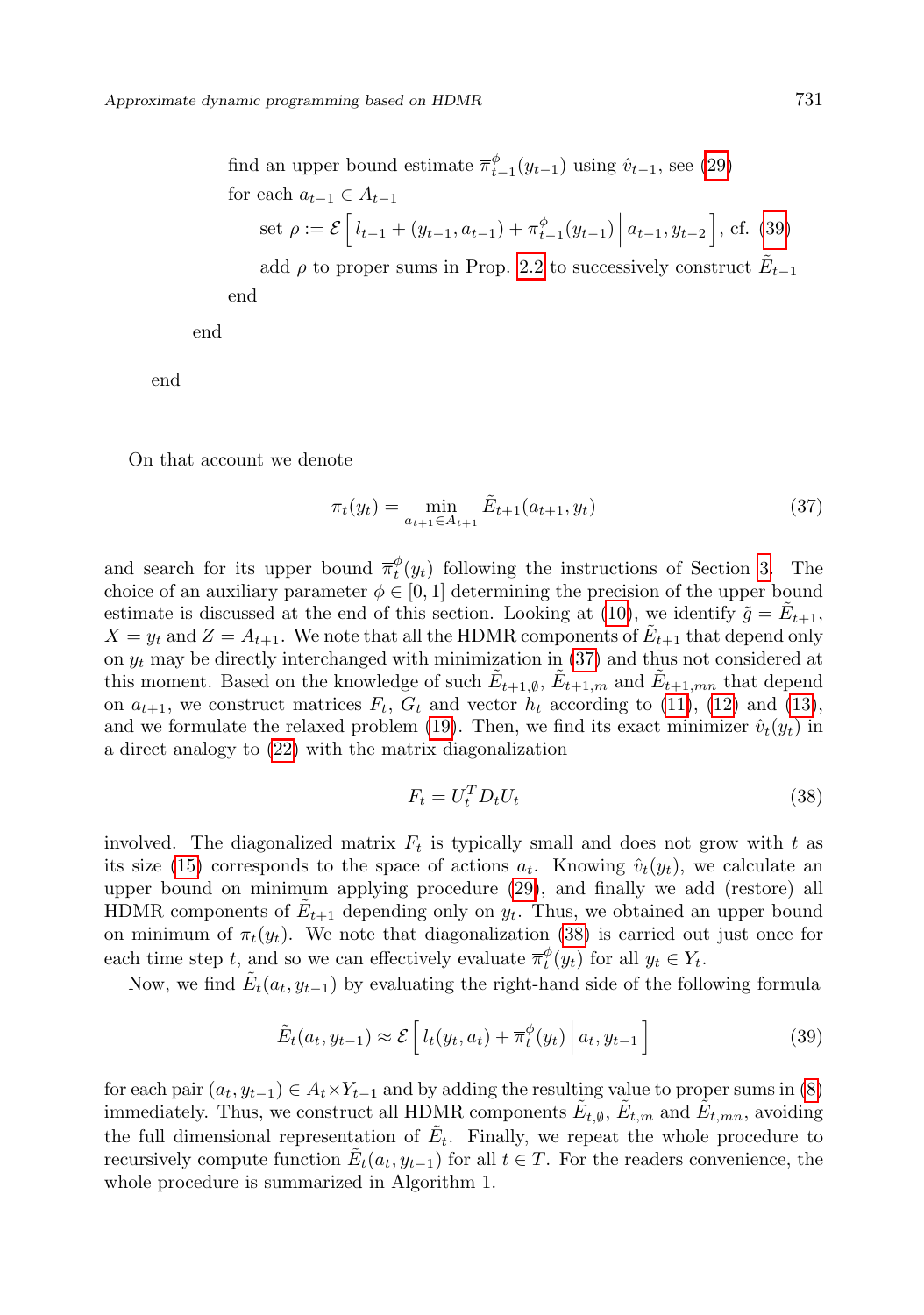# 4.2. Online part – Approximate minimization of  $\tilde{E}_t$

The previously described part of the algorithm has to be implemented in advance, or "offline" manner because of high computational demands. As functions  $\{\tilde{E}_t(a_t, y_{t-1})\}_{t\in\mathcal{I}}$ are stored only in the form of HDMR, it is possible to take larger decision horizons  $\tau$ into consideration. Nonetheless, we still have to choose an approximated (suboptimal) action  $\tilde{a}_t$  in the real time, or "on-line" manner. Then, the previously observed system state  $y_{t-1}$  is fixed and so we solve just one minimization problem in each time step t in opposite to the recursive evaluation of [\(36\)](#page-10-2). Substituting  $\tilde{E}_t$  into [\(34\)](#page-10-0), we define

<span id="page-12-0"></span>
$$
\tilde{a}_t(y_{t-1}) = \underset{a_t \in A_t}{\operatorname{argmin}} \tilde{E}_t(a_t, y_{t-1}).\tag{40}
$$

We note that  $\tilde{a}_t(y_{t-1})$  does not stand for HDMR approximation of  $\hat{a}_t(y_{t-1})$  defined by [\(34\)](#page-10-0).

There are many ways how to find  $\tilde{a}_t$ , or at least some its approximation. An interesting choice can be a trust region based relaxation as we may exploit our previous calculations. We may represent HDMR components of  $\tilde{E}_t(a_t, y_{t-1})$  in the basis obtained in [\(38\)](#page-11-2). If we store all matrices  $U_t$ ,  $D_t$ , and also matrices  $G_t$  and vectors  $h_t$  involved in the approximate minimization of  $\pi_t(y_t)$  defined by [\(37\)](#page-11-0), we may find the approximate minimizer of [\(40\)](#page-12-0) in accordance with Section [3](#page-4-0) again. However, even some more accurate technique may be used in one-shot only minimization [\(40\)](#page-12-0). Any algorithm for binary quadratic programming [\[18\]](#page-17-12) may be applied to solve [\(40\)](#page-12-0) via equivalent reformulation [\(14\)](#page-5-1) constrained by [\(17\)](#page-5-0). For smaller sets  $A_t$ , we can find even exact value of  $\tilde{a}_t \in A_t$  by direct enumeration of [\(40\)](#page-12-0). We decided to use this most accurate approach in Section [4.3](#page-12-1) in order to show the extent to which  $\tilde{E}_t(a_t, y_{t-1})$  in the form of HDMR may be compared with the exact value of  $E_t(a_t, y_{t-1})$ .

### <span id="page-12-1"></span>4.3. N-armed bandit problem

As an illustrative example, we propose here an approximate solution to the N-armed bandit problem, which plays an important role in approximate dynamic programming, see for instance [\[21,](#page-17-0) [27\]](#page-17-3). First, however, is important to note that since the proposed algorithm does not exploit any expert knowledge of the N-armed bandit problem, it can not compete with the whole class of tailor-made solutions to this problem, see [\[4,](#page-16-10) [6\]](#page-16-11) and references therein. Thus, the purpose of this section is to show in a detail how to employ the developed algorithm, and also to indicate its position among other general approximate dynamic programming techniques, see the comparison in Figure [2](#page-13-0). This question is also discussed in the conclusion.

Conceive a game where the player has to choose between different options, e. g. levers of N-armed bandit, with numerical rewards chosen from various stationary probability distributions. The payoff probabilities of levers are fixed, yet unknown, and thus the player has to estimate them. Then, the problem is to identify the most winning lever. Even though this problem could be formulated easily, it is a real issue for a longer game horizon as it is hard to balance exploration and exploitation. Winning in the first round does not imply that the player should stick to the same lever as it prevents learning of the payoff probability of other levers.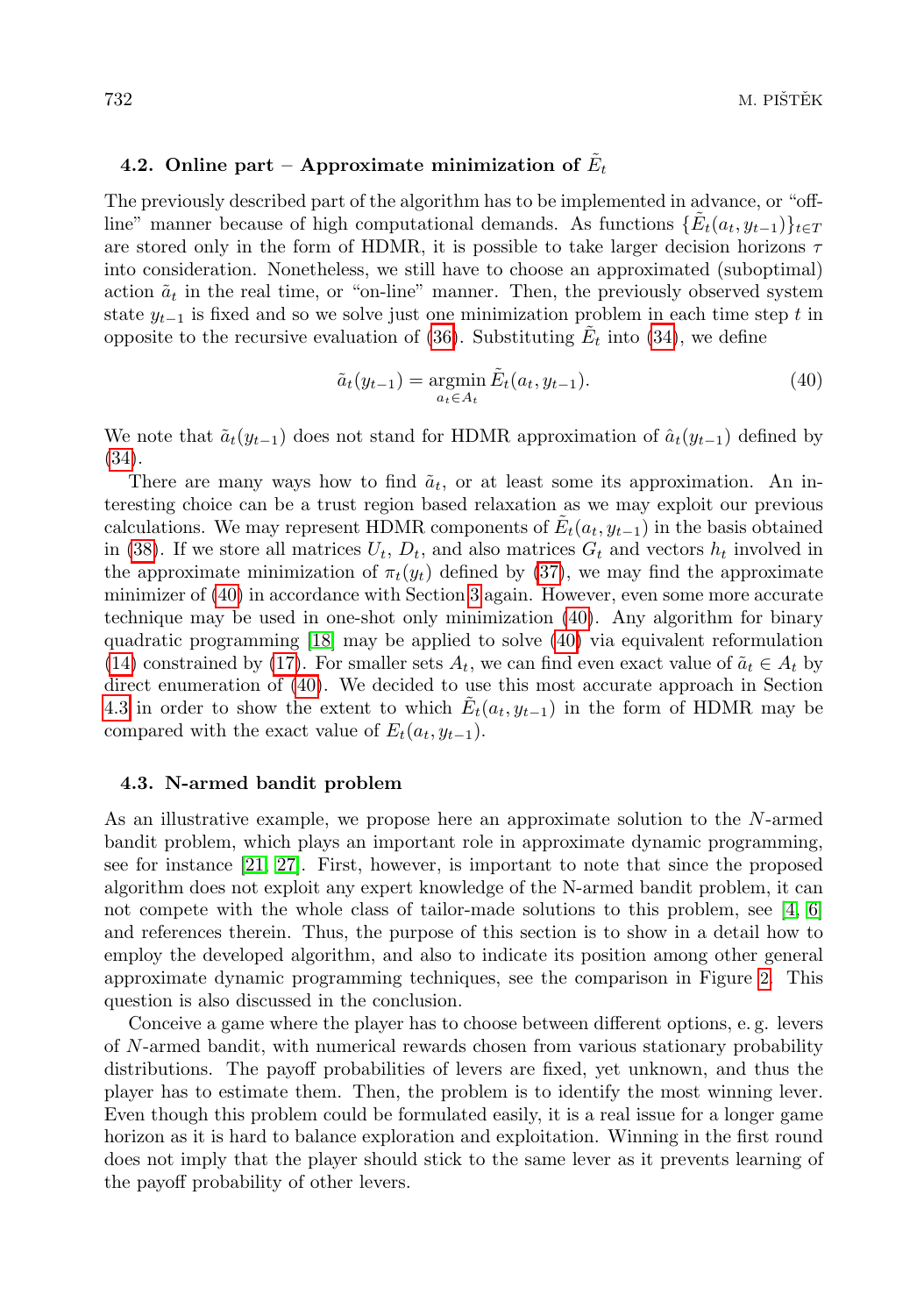

<span id="page-13-0"></span>Fig. 2. Average payoffs obtained from approximated strategies derived from  $\tilde{E}^{\phi}_t$  for various  $\phi \in [0, 1]$ . The average payoff of the exact optimal strategy derived from  $E_t$  was 0.653; the average payoff of the receding-horizon-based strategy (with horizon of 3 steps) was 0.625. These results are based on 20000 simulated plays with 9-armed bandit, each of them consisting of  $\tau = 8$  steps. The payoff probabilities  $P_{ij}$  of the bandit were chosen randomly from uniform distribution on interval [0, 1]. The only exception was payoff probability  $P_{11} = 0.1$ , which was kept fixed to avoid complete symmetry of the problem as discussed in Section [4.3.](#page-12-1)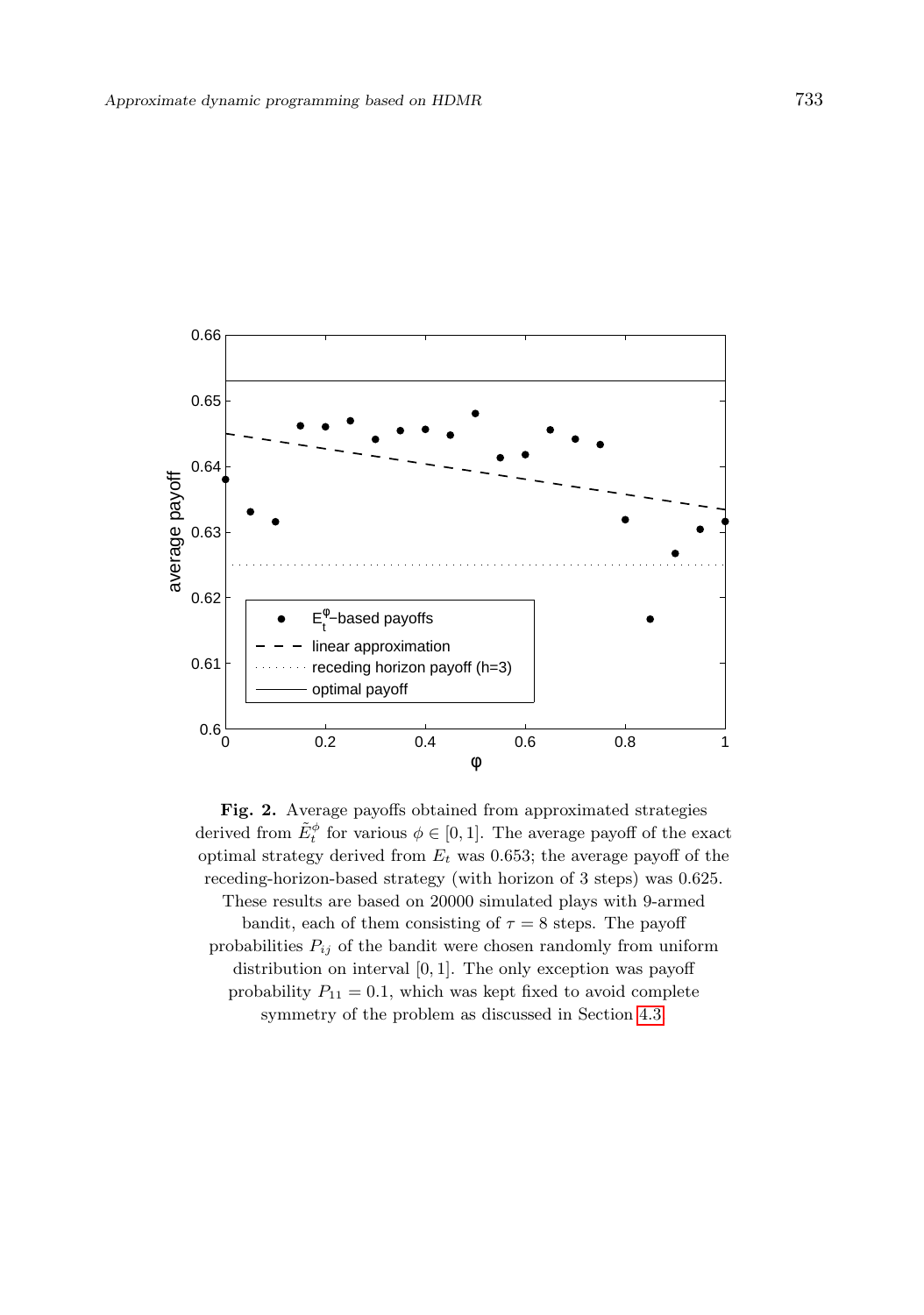We considered the game with 9-armed bandit and decision making horizon of  $\tau = 8$ steps to be able to compare approximated suboptimal strategies with the exact optimal strategy. Using the previous notation,  $y_t$  stands for the observed value (payoff)  $y_t \in$  $Y = \{0, 1\}$  and  $a_t$  denotes the decision of a player in each time step  $t \in T = \{1, \ldots, \tau\}.$ The arms of the bandit are represented by two-dimensional space of actions,  $a_t \in A$ 

$$
l_t(y_t, a_t) = -y_t \tag{41}
$$

represents the aim of maximizing the payoff  $y_t$  in each round of the game. Next, we introduce a sufficient statistic  $s_t$ , dom $(s_t) = Y \times A$ , which compresses the previous game results in a small vector

$$
s_t(y, a) = s_{t-1}(y, a) + \delta_{y_t, y} \, \delta_{a_t, a}, \tag{42}
$$

with  $\delta$  standing for standard Kronecker's symbol. Thus,  $s_t(y, a)$  counts how many times we observed a value y after selecting an action  $a$  in first  $t$  rounds of the game. We set  $s_0 = 0$  for the moment. In fact,  $s_t$  may be included into the system state  $y_t$ , but for the sake of simplicity we treat it separately here. To compute the expected loss in [\(33\)](#page-9-3), the knowledge of the Markov system model [\(30\)](#page-9-1) is necessary

$$
f_t(y_t|a_t, s_{t-1}) = \frac{s_{t-1}(y_t, a_t) + 1}{s_{t-1}(y_t, a_t) + s_{t-1}(1 - y_t, a_t) + 2}.\tag{43}
$$

This model was obtained using the technique of Bayesian estimation [\[19\]](#page-17-13). In the following experiment, the 9-armed bandit was simulated using pseudo-random generator with fixed payoff probability matrix P defined for  $a \in A$  as follows

$$
P_{ij} = \text{Prob}(y = 1 | a = [i, j]). \tag{44}
$$

During the experiment, it turned out that high-symmetry of N-armed bandit is unsuitable for our purposes. If the underlying payoff probability  $P$  is completely unknown, and for the prior information it holds  $s_0(y, a) = 0$  for all  $y \in Y, a \in A$ , then all the bandit arms have the same expected loss when averaged over all the possible system trajectories. Thus,  $F_1$  corresponding to differences of the expected loss among various arms is equal to zero. We may still use the previously introduced algorithm, see the note near [\(24\)](#page-6-4), but we would miss its most interesting part, i. e. the trust region based approximate minimization described in Section [3.1.](#page-5-5)

Thus, we decided to slightly perturb the experiment to suppress its symmetry. We put a prior information on one arm,  $s_0(0, [1, 1]) = 1$ , and in this setting we computed the exact values of  $\{E_t\}_{t \in T}$  following [\(33\)](#page-9-3) and also all HDMR functions  $\{\tilde{E}_t^{\phi}\}_{t \in T}$  according to Section [4.1.](#page-10-3) This time we explicitly stated that  $\tilde{E}^{\phi}_t$  depends also on the value of  $\phi$ , see [\(39\)](#page-11-1). The disk space necessary to save  ${E_t}_{t\in T}$  and each  ${\{\tilde{E}_t^{\phi}\}}_{t\in T}$  in Matlab .mat file was 2.3 MB and 0.1 MB, respectively. The optimal strategy was derived from  $E_t$ using [\(34\)](#page-10-0), and suboptimal strategies parametrized by  $\phi$  were derived according to [\(40\)](#page-12-0).

All these strategies were used to simulate 20000 plays with 9-armed bandit, each of them consisting of  $\tau = 8$  steps. The payoff probabilities  $P_{ij}$  of the bandit were chosen randomly from uniform distribution on interval [0, 1] with the only exception of a fixed

 $\{1,2,3\}^2$ . The loss function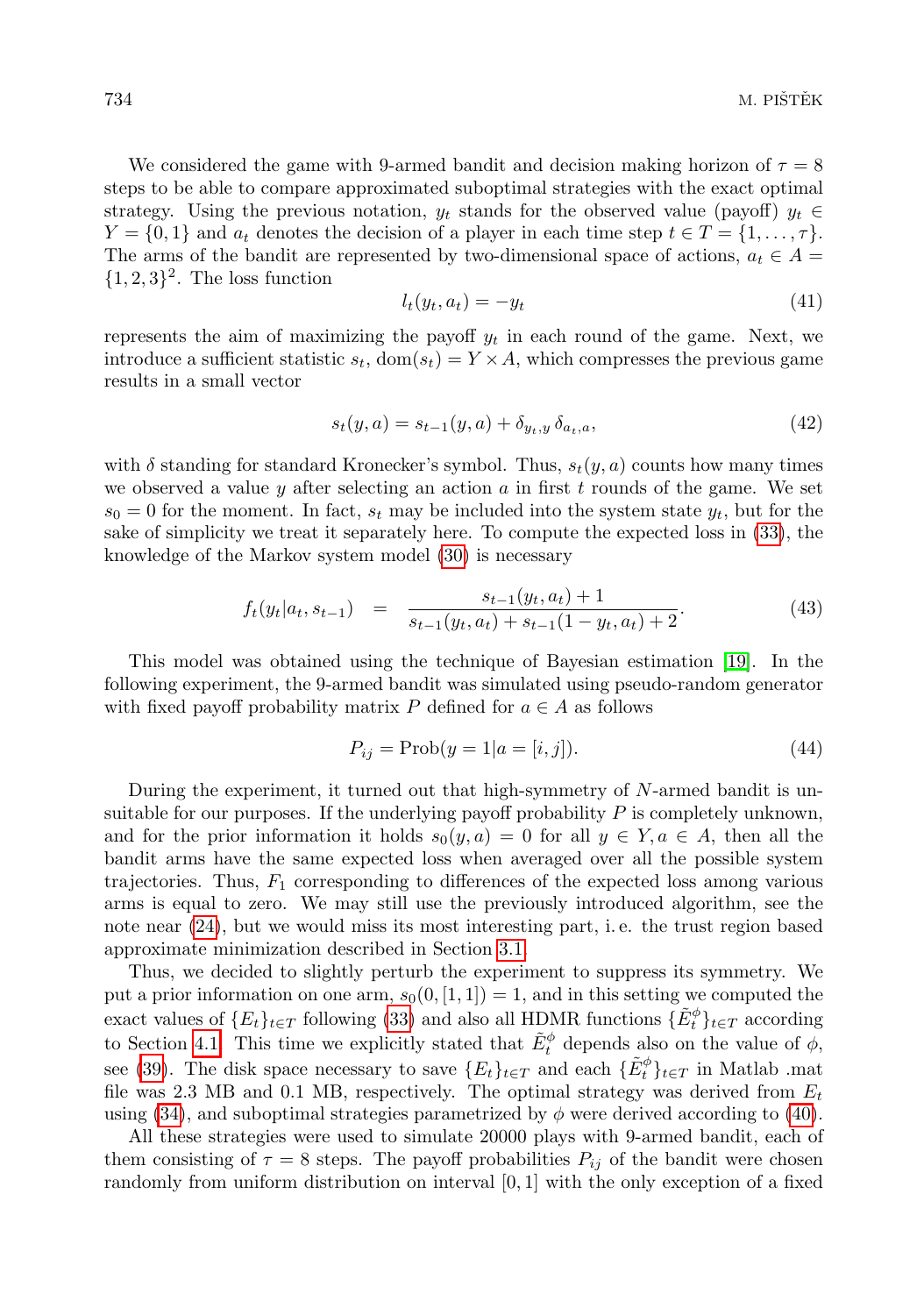payoff probability  $P_{11} = 0.1$  corresponding to the only non-zero prior  $s_0(0, [1, 1])$ . The average payoff of the optimal strategy was 0.653, whereas the average payoff of a suboptimal strategy based on a classical technique of receding horizon (with horizon of 3 steps) was 0.625. We observe that the payoffs of strategies based on HDMR approximation for various  $\phi \in [0, 1]$ , see Figure [2](#page-13-0), lie between these two numbers (with an exception of one outlier). Naturally, the optimal strategy with the high computational demands (for offline calculation) and high memory demands (for both offline and online part) gives the highest payoff, its HDMR based approximation (high offline computational demands, modest memory demands) is slightly worse, and the receding-horizon-based strategy (no offline computation, low online memory demands, high online computational demands) gives the lowest payoff. In our setting, 1710 numbers are necessary to represent the receeding horizon strategy and 342 expected loss minimizations are needed to evaluate it each time step, whereas for HDMR approximation 22745 numbers are needed to represent the approximated strategy, but only 9 expected loss minimizations are necessary each time step.

Next, we discuss the influence of the parameter  $\phi \in [0,1]$ . We see that the strategy derived from  $E_t^1$  was rather successful, it gained 0.632 on average. This fact indicates the practical applicability of the less accurate approximation of  $E_t$  with  $\phi = 1$  and  $Z^1$  containing typically just one element. On contrary, the precision of HDMR approximation itself may be deduced from the average payoff 0.638 obtained for  $\phi = 0$ , which corre-sponds to the exact minimization in [\(37\)](#page-11-0). The closer the  $\phi$  is to 0, the closer the upper bound  $\bar{\pi}^{\phi}_t$  is to  $\pi_t$ , cf. the definition near [\(37\)](#page-11-0). However, this point-wise convergence of approximated Bellman functions does not imply any monotonicity of their respective payoffs, as it is disrupted by an averaging effect of HDMR. Still, on average, we observed higher payoffs when decreasing  $\phi$  to 0, see their linear approximation in Figure [2](#page-13-0). The slope of this line is rather small, i.e., the average payoff just slightly increases when decreasing  $\phi$ . However, this observation is likely to be problem-dependent. Indeed, in the case of a randomly generated function, cf. Figure [1](#page-8-0), the approximation error was more sensitive with respect to  $\phi$ .

### <span id="page-15-0"></span>5. CONCLUSION

The aim of this work was to cope with both computational and memory demands necessary to find and represent the optimal decision making strategy. The proposed variant of the approximate dynamic programming based on HDMR is appealing for two reasons. At first, this approximation considerably reduces the memory demands of the algorithm, but, more importantly, it also enables a fast approximate minimization of the approximated Bellman function. The numerical simulation proved that the proposed variant of the approximate dynamic programming is a viable technique. Based on the comparison with the receding-horizon-based approximation, we shown that this technique may be advantageous whenever the online computational power is limited. This could be the case of fast industrial processes where the time step of control strategy is very short.

As for all the approximate methods surveyed at the beginning of Section [1,](#page-0-0) the one proposed in this article cannot be assigned to any of these classes directly. It is based on the Bellman function approximation, however, looking at its internal structure it may be considered also as an aggregation method where each HDMR component aggregates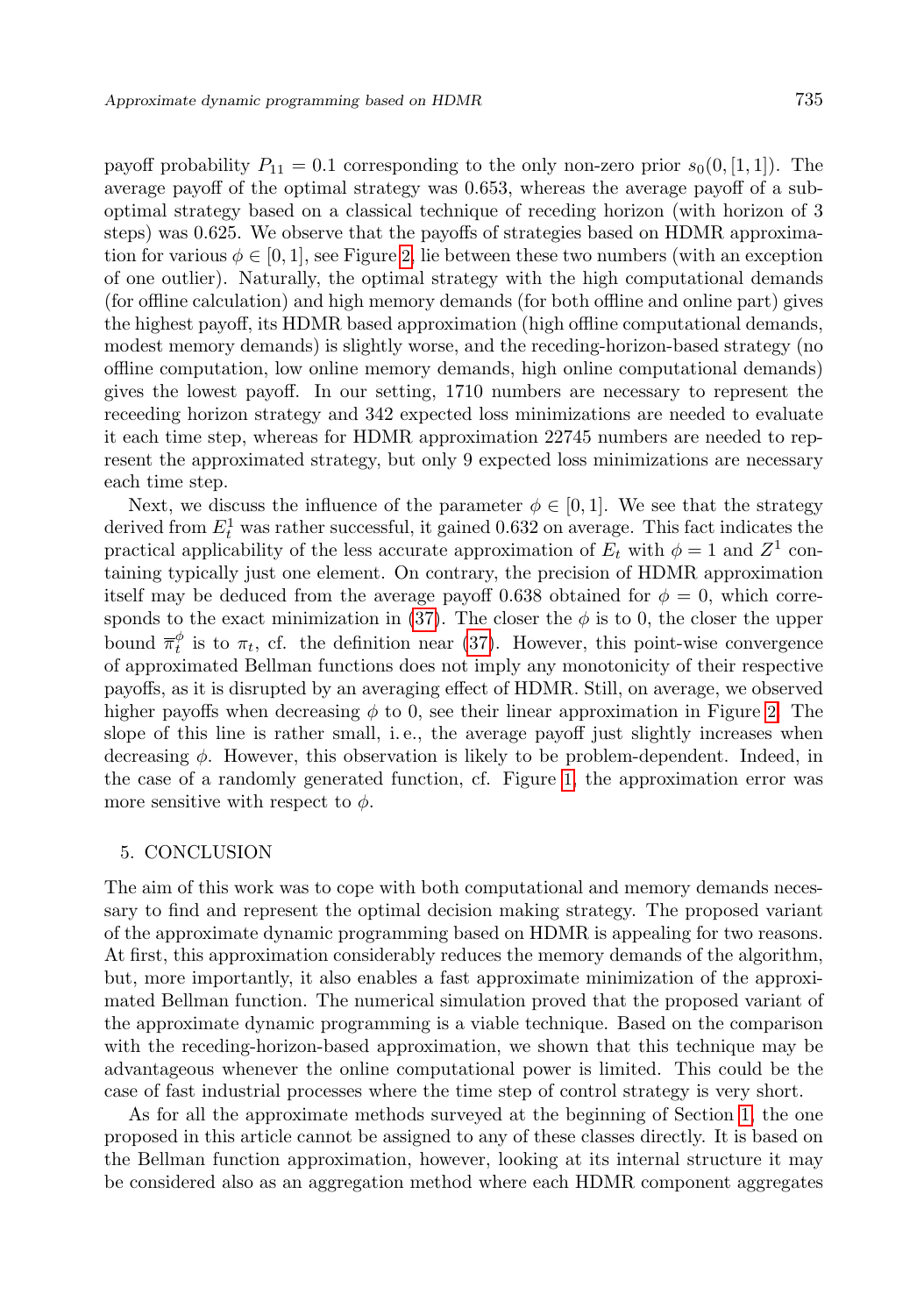different coordinates. Next, the point-wise construction of HDMR resembles the learning phase of the artificial neural networks, yet it is more straightforward.

A bottleneck of the proposed approximation technique is the fact that it still needs to pass through the whole decision tree. Nonetheless, it can easily be parallelized, or randomly sampled HDMR may be used [\[13\]](#page-17-14), or some reinforcement learning algorithm that aims at this problem can be applied. The fact that HDMR enables a fast approximate minimization would still be worthwhile.

### ACKNOWLEDGEMENT

The author would like to express his gratitude to RNDr. Ondřej Pangrác, Ph.D., for inspiring discussion about discrete optimization, to Irena Dvořáková, prom. fil., for significant help with the language of the manuscript, and finally to Ing. Václav  $\text{Sm}(d)$ , Ph.D., for constructive criticism and encouragement. This work has been funded by the GACR project  $P$  102/11/0437.

(Received October 11, 2012)

#### **REFERENCES**

- <span id="page-16-9"></span>[1] S. Busygin: A new trust region technique for the maximum weight clique problem. Discrete Appl. Math. 154 (2002), 2006.
- <span id="page-16-7"></span>[2] M. Demiralp: High dimensional model representation and its application varieties. In: Proc. Fourth International Conference on Tools for Mathematical Modelling, St. Petersburg 2003, pp. 146–159.
- <span id="page-16-6"></span>[3] K. S. Feil and N. Shah: Volatility calibration using spline and high dimensional model representation models. Wilmott J. 1 (2009), 179–195.
- <span id="page-16-10"></span>[4] A. Garivier and O. Cappé: The KL-UCB algorithm for bounded stochastic bandits and beyond. In: Proc. 24th Annual Conference on Learning Theory, Budapest 2011.
- <span id="page-16-1"></span>[5] A. George, W. B. Powell, and S. R. Kulkarni: Value function approximation using multiple aggregation for multiattribute resource management. J. Machine Learning Res. 9 (2008), 2079–2111.
- <span id="page-16-11"></span>[6] J. Gittins: Bandit processes and dynamic allocation indices. J. Roy. Statist. Soc. Ser.B 41 (1979), 2, 148-177.
- <span id="page-16-4"></span>[7] A. Gosavi: Reinforcement learning: A tutorial survey and recent advances. INFORMS J. Comput. 21 (2009), 178–192.
- <span id="page-16-2"></span>[8] M. Hauskrecht: Value-function approximations for partially observable markov decision processes. J. Artif. Internat. Res. 13 (2000), 33–94.
- <span id="page-16-5"></span>[9] T. Jaakkola, S. P. Singh, and M. I. Jordan: Reinforcement Learning Algorithm for Partially Observable Markov Decision Problems. MIT Press, 1995.
- <span id="page-16-8"></span>[10] R. M. Karp: Reducibility among combinatorial problems. In: Complexity of Computer Computations (R. Miller and J.W. Thatcher, eds.), Plenum, New York 1972.
- <span id="page-16-0"></span>[11] H. Kushner: Introduction to Stochastic Control. Holt, Rinehart and Winston, New York 1970.
- <span id="page-16-3"></span>[12] M. LeBlanc and R. Tibshirani: Combining estimates in regression and classification. J. Amer. Statist. Assoc. 91 (1996), 1641–1650.